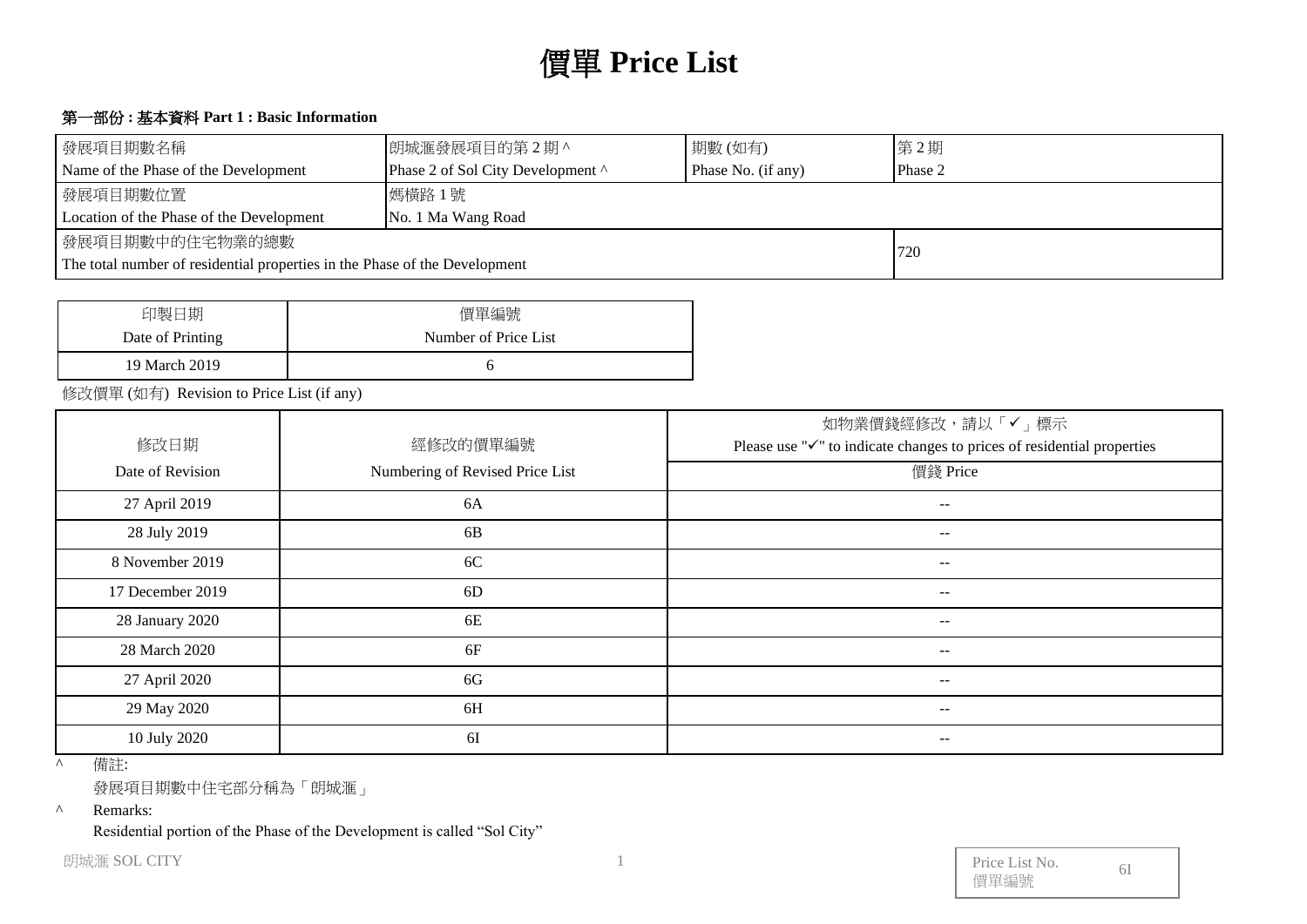# 第二部份 **:** 面積及售價資料 **Part 2: Information on Area and Price**

| 實用面積<br>物業的描述<br>實用面積<br>每平方米/呎售價<br><b>Description of Residential Property</b><br>(包括露台,工作平台及陽台(如有))<br>元,每平方米<br>平方米 (平方呎)<br>售價(元)<br>(元,每平方呎) |             |                | 其他指明項目的面積(不計算入實用面積)<br>Area of other specified items (Not included in the Saleable Area)<br>平方米 (平方呎)<br>sq. metre (sq.ft.) |            |                                      |                                    |                          |                          |                          |                          |                          |                          |                          |                             |                          |
|---------------------------------------------------------------------------------------------------------------------------------------------------|-------------|----------------|-----------------------------------------------------------------------------------------------------------------------------|------------|--------------------------------------|------------------------------------|--------------------------|--------------------------|--------------------------|--------------------------|--------------------------|--------------------------|--------------------------|-----------------------------|--------------------------|
|                                                                                                                                                   |             |                | Saleable Area<br>(including balcony, utility platform and                                                                   | Price (\$) | <b>Unit Rate of Saleable</b><br>Area | 空調機房                               | 窗台                       | 閣樓                       | 平台                       | 花園                       | 停車位                      | 天台                       | 梯屋                       | 前庭                          | 庭院                       |
| 大廈名稱<br><b>Block Name</b>                                                                                                                         | 樓層<br>Floor | 單位<br>Unit     | verandah, if any)<br>sq. metre (sq.ft.)                                                                                     |            | \$ per sq. metre<br>$$$ per sq.ft.)  | Air-<br>conditioning<br>plant room | Bay<br>window            | Cockloft                 | <b>Flat</b> roof         | Garden                   | Parking<br>space         | Roof                     | <b>Stairhood</b>         | <b>Terrace</b>              | Yard                     |
| 第2座<br>Tower 2                                                                                                                                    | 20          | A              | 45.203 (487)<br>露台 Balcony: 2.000 (22)<br>工作平台 Utility Platform: 1.500 (16)                                                 | 8,969,000  | 198,416<br>(18, 417)                 | $\sim$ $\sim$                      | $\sim$                   | $\sim$                   | $\sim$                   | $\overline{\phantom{a}}$ | $\overline{\phantom{a}}$ | $\sim$                   | $\overline{\phantom{a}}$ | $\sim$ $-$                  | $\overline{\phantom{a}}$ |
| 第2座<br>Tower 2                                                                                                                                    | 19          | $\mathbf{A}$   | 45.203 (487)<br>露台 Balcony: 2.000 (22)<br>工作平台 Utility Platform : 1.500 (16)                                                | 8,922,000  | 197,376<br>(18, 320)                 | $\sim$                             | $\sim$ $\sim$            | $\sim$                   | $\sim$                   | $\overline{\phantom{a}}$ | $\sim$ $\sim$            | $\sim$                   | $\overline{\phantom{a}}$ | $\overline{\phantom{a}}$    | $\overline{\phantom{a}}$ |
| 第2座<br>Tower 2                                                                                                                                    | 18          | $\mathbf{A}$   | 45.203 (487)<br>露台 Balcony: 2.000 (22)<br>工作平台 Utility Platform: 1.500 (16)                                                 | 8,875,000  | 196,337<br>(18, 224)                 | $\sim$                             | $\overline{\phantom{a}}$ | $\overline{\phantom{a}}$ | $\overline{\phantom{a}}$ | $\overline{\phantom{a}}$ | $\overline{\phantom{a}}$ | $\overline{\phantom{a}}$ | $\overline{\phantom{a}}$ | $\overline{\phantom{m}}$    | $\overline{\phantom{a}}$ |
| 第2座<br>Tower 2                                                                                                                                    | 32          | $\mathrm{C}$ * | 70.006 (754)<br>露台 Balcony: 2.000 (22)<br>工作平台 Utility Platform: 1.500 (16)                                                 | 15,179,000 | 216,824<br>(20, 131)                 | $\sim$ $\sim$                      | $\sim$                   | $\sim$                   | $\sim$                   | $\sim$                   | $\sim$                   | $\overline{\phantom{a}}$ | $\sim$                   | $\overline{\phantom{a}}$    | $\ldots$                 |
| 第2座<br>Tower 2                                                                                                                                    | 31          | $C*$           | 70.006 (754)<br>露台 Balcony: 2.000 (22)<br>工作平台 Utility Platform : 1.500 (16)                                                | 15,179,000 | 216,824<br>(20, 131)                 | $\sim$                             | $\sim$                   | $\sim$                   | $\sim$                   | $\overline{\phantom{a}}$ | $\overline{\phantom{a}}$ | $\sim$                   | $\overline{\phantom{a}}$ | $\sim$ $-$                  | $\sim$                   |
| 第2座<br>Tower 2                                                                                                                                    | 30          | $C*$           | 70.006 (754)<br>露台 Balcony: 2.000 (22)<br>工作平台 Utility Platform: 1.500 (16)                                                 | 15,104,000 | 215,753<br>(20,032)                  | $\sim$                             | $\sim$ $\sim$            | $\sim$                   | $\sim$                   | $\sim$                   | $\sim$ $\sim$            | $\sim$                   | $\sim$                   | $\mathcal{L}_{\mathcal{A}}$ | $\sim$                   |
| 第2座<br>Tower 2                                                                                                                                    | 29          | $C*$           | 70.006 (754)<br>露台 Balcony: 2.000 (22)<br>工作平台 Utility Platform: 1.500 (16)                                                 | 15,028,000 | 214,667<br>(19,931)                  | $\sim$                             | $\sim$                   | $\overline{\phantom{a}}$ | $\sim$                   | $\sim$                   | $\sim$                   | $\sim$                   | $\overline{\phantom{a}}$ | $\overline{\phantom{a}}$    | $\overline{\phantom{a}}$ |
| 第2座<br>Tower 2                                                                                                                                    | 28          | $C*$           | 70.006 (754)<br>露台 Balcony: 2.000 (22)<br>工作平台 Utility Platform: 1.500 (16)                                                 | 15,028,000 | 214,667<br>(19, 931)                 | $\overline{\phantom{a}}$           | $\sim$ $-$               | $\overline{\phantom{a}}$ | $\overline{\phantom{a}}$ | $\sim$                   | $\overline{\phantom{a}}$ | $\overline{\phantom{a}}$ | $\overline{\phantom{a}}$ | $\overline{\phantom{a}}$    | $\sim$                   |
| 第2座<br>Tower 2                                                                                                                                    | $27\,$      | $\mathrm{C}$ * | 70.006 (754)<br>露台 Balcony: 2.000 (22)<br>工作平台 Utility Platform: 1.500 (16)                                                 | 14,880,000 | 212,553<br>(19, 735)                 | $\sim$                             | $\sim$                   | $\sim$                   | $\sim$                   | $\sim$                   | $\sim$ $\sim$            | $\sim$                   | $\sim$                   | $\mathcal{L}_{\mathcal{A}}$ | $\ldots$                 |
| 第2座<br>Tower 2                                                                                                                                    | 26          | ${\bf C}$      | 70.006 (754)<br>露台 Balcony: 2.000 (22)<br>工作平台 Utility Platform : 1.500 (16)                                                | 14,806,000 | 211,496<br>(19,637)                  | $\sim$ $\sim$                      | $\sim$                   | $\sim$                   | $\sim$                   | $\overline{\phantom{a}}$ | $\sim$ $\sim$            | $\overline{\phantom{a}}$ | $\overline{\phantom{a}}$ | $\sim$                      | $\overline{\phantom{a}}$ |
| 第2座<br>Tower 2                                                                                                                                    | 25          | ${\bf C}$      | 70.006 (754)<br>露台 Balcony: 2.000 (22)<br>工作平台 Utility Platform: 1.500 (16)                                                 | 14,732,000 | 210,439<br>(19, 538)                 | $\sim$                             | $\overline{a}$           | $\sim$                   | $\sim$                   | $\sim$                   | $\sim$ $\sim$            | $\sim$                   | $\overline{\phantom{a}}$ | $\overline{a}$              | $\sim$                   |
| 第2座<br>Tower 2                                                                                                                                    | 23          | ${\bf C}$      | 70.006 (754)<br>露台 Balcony: 2.000 (22)<br>工作平台 Utility Platform: 1.500 (16)                                                 | 14,659,000 | 209,396<br>(19, 442)                 | $\sim$                             | $\sim$                   | $\sim$                   | $\sim$                   | $\sim$                   | $\sim$                   | $\sim$                   | $\sim$                   | $\overline{\phantom{a}}$    | $\ldots$                 |
| 第2座<br>Tower 2                                                                                                                                    | 22          | $\mathsf C$    | 70.006 (754)<br>露台 Balcony: 2.000 (22)<br>工作平台 Utility Platform : 1.500 (16)                                                | 14,586,000 | 208,354<br>(19, 345)                 | $\sim$                             | $\sim$                   | $\overline{\phantom{a}}$ | $\sim$                   | $\overline{\phantom{a}}$ | $\sim$ $\sim$            | $\sim$                   | $\overline{\phantom{a}}$ | $\sim$                      | $\sim$                   |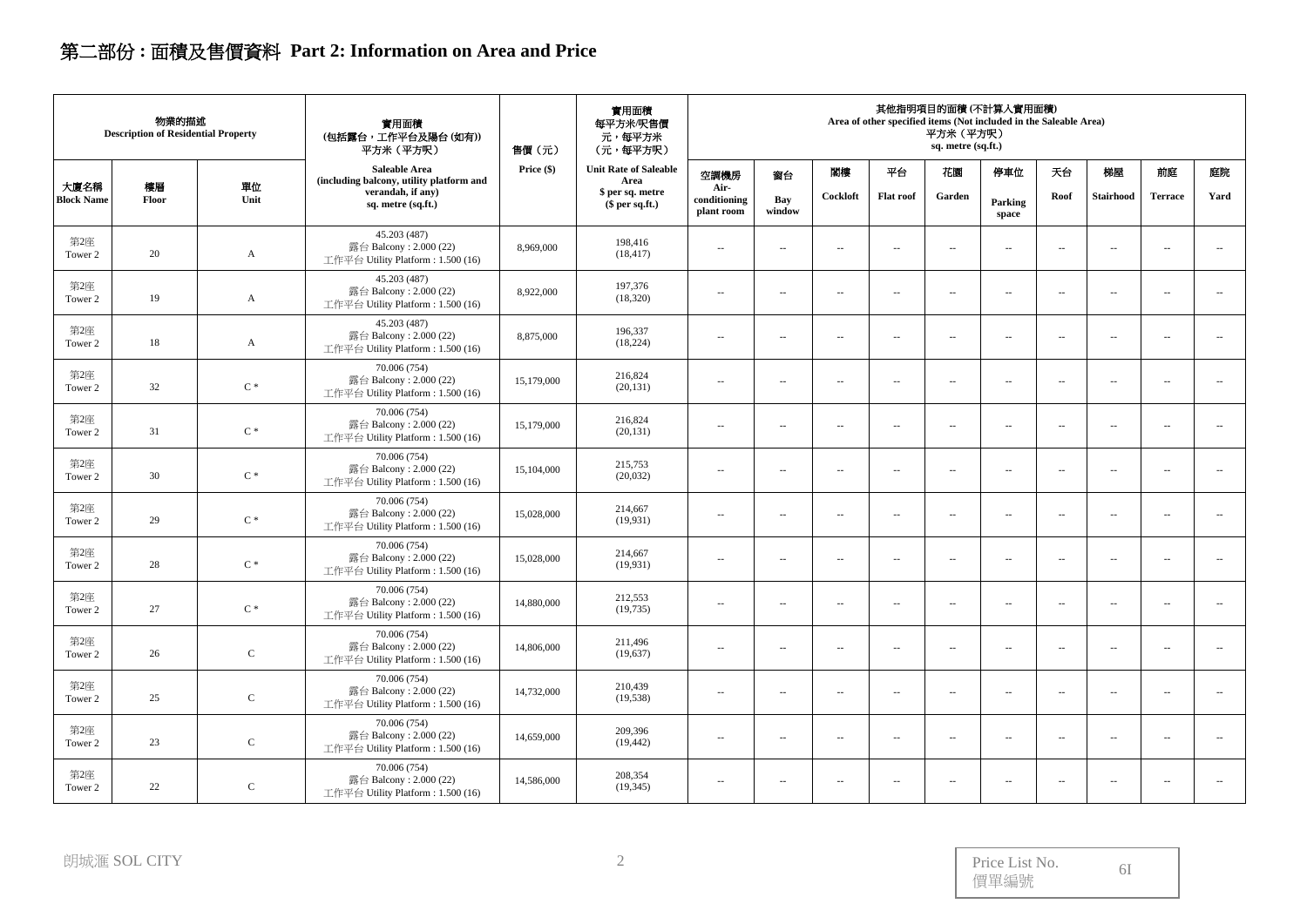| 物業的描述<br><b>Description of Residential Property</b> |                |              | 實用面積<br>(包括露台,工作平台及陽台(如有))<br>平方米 (平方呎)                                      | 售價(元)      | 實用面積<br>每平方米/呎售價<br>元,每平方米<br>(元,每平方呎) | 其他指明項目的面積 (不計算入實用面積)<br>Area of other specified items (Not included in the Saleable Area)<br>平方米 (平方呎)<br>sq. metre (sq.ft.) |                          |                          |                          |                          |                          |                          |                          |                          |                             |
|-----------------------------------------------------|----------------|--------------|------------------------------------------------------------------------------|------------|----------------------------------------|------------------------------------------------------------------------------------------------------------------------------|--------------------------|--------------------------|--------------------------|--------------------------|--------------------------|--------------------------|--------------------------|--------------------------|-----------------------------|
|                                                     |                |              | Saleable Area<br>(including balcony, utility platform and                    | Price (\$) | <b>Unit Rate of Saleable</b><br>Area   | 空調機房                                                                                                                         | 窗台                       | 閣樓                       | 平台                       | 花園                       | 停車位                      | 天台                       | 梯屋                       | 前庭                       | 庭院                          |
| 大廈名稱<br><b>Block Name</b>                           | 樓層<br>Floor    | 單位<br>Unit   | verandah, if any)<br>sq. metre (sq.ft.)                                      |            | \$ per sq. metre<br>$$$ per sq.ft.)    | Air-<br>conditioning<br>plant room                                                                                           | Bay<br>window            | Cockloft                 | <b>Flat roof</b>         | Garden                   | Parking<br>space         | Roof                     | <b>Stairhood</b>         | <b>Terrace</b>           | Yard                        |
| 第2座<br>Tower 2                                      | 21             | $\mathbf C$  | 70.006 (754)<br>露台 Balcony: 2.000 (22)<br>工作平台 Utility Platform : 1.500 (16) | 14,499,000 | 207,111<br>(19,229)                    | $\sim$                                                                                                                       | ÷.                       | $\sim$                   | $\sim$                   | $\overline{\phantom{a}}$ | $\overline{\phantom{a}}$ | $\sim$                   | $\sim$                   | $\sim$                   | $\overline{\phantom{a}}$    |
| 第2座<br>Tower 2                                      | 20             | $\mathbf C$  | 70.006 (754)<br>露台 Balcony: 2.000 (22)<br>工作平台 Utility Platform: 1.500 (16)  | 14,413,000 | 205.882<br>(19, 115)                   | $\overline{a}$                                                                                                               | $\sim$                   | $\sim$                   | $\sim$                   | $\sim$                   | $\sim$ $\sim$            | $\sim$                   | $\sim$                   | $\sim$                   | $\ldots$                    |
| 第2座<br>Tower 2                                      | 19             | $\mathsf C$  | 70.006 (754)<br>露台 Balcony: 2.000 (22)<br>工作平台 Utility Platform: 1.500 (16)  | 14,326,000 | 204,640<br>(19,000)                    | $\sim$ $\sim$                                                                                                                | $\sim$ $\sim$            | $\sim$                   | $\overline{\phantom{a}}$ | $\sim$                   | $\overline{\phantom{a}}$ | $\overline{\phantom{a}}$ | $\overline{\phantom{a}}$ | $\sim$                   | $\overline{\phantom{a}}$    |
| 第2座<br>Tower 2                                      | 18             | $\mathsf C$  | 70.006 (754)<br>露台 Balcony: 2.000 (22)<br>工作平台 Utility Platform: 1.500 (16)  | 14,312,000 | 204,440<br>(18,981)                    | $\sim$ $-$                                                                                                                   | $\overline{\phantom{a}}$ | ÷.                       | $\overline{\phantom{a}}$ | ÷.                       | ÷.                       | $\sim$                   | $\sim$                   | $\overline{a}$           | $\sim$                      |
| 第2座<br>Tower 2                                      | 17             | $\mathbf C$  | 70.006 (754)<br>露台 Balcony: 2.000 (22)<br>工作平台 Utility Platform: 1.500 (16)  | 14,156,000 | 202.211<br>(18, 775)                   | $\sim$                                                                                                                       | $\sim$                   | $\overline{\phantom{a}}$ | $\sim$                   | $\sim$                   | $\overline{a}$           | $\sim$                   | $\sim$                   | $\sim$                   | $\sim$                      |
| 第2座<br>Tower 2                                      | 16             | $\mathbf C$  | 70.006 (754)<br>露台 Balcony: 2.000 (22)<br>工作平台 Utility Platform : 1.500 (16) | 14,072,000 | 201,011<br>(18, 663)                   | $\sim$ $\sim$                                                                                                                | $\sim$                   | ÷.                       | $\overline{\phantom{a}}$ | ÷.                       | $\overline{\phantom{a}}$ | $\overline{\phantom{a}}$ | $\overline{\phantom{a}}$ | $\overline{\phantom{a}}$ | $\sim$                      |
| 第2座<br>Tower 2                                      | 15             | $\mathsf C$  | 70.006 (754)<br>露台 Balcony: 2.000 (22)<br>工作平台 Utility Platform: 1.500 (16)  | 13,988,000 | 199,811<br>(18, 552)                   | $\overline{\phantom{a}}$                                                                                                     | ÷.                       | $\overline{a}$           | $\overline{\phantom{a}}$ | $\overline{\phantom{a}}$ | $\overline{a}$           | $\overline{\phantom{a}}$ | $\overline{\phantom{a}}$ | $\ddot{\phantom{a}}$     | $\ldots$                    |
| 第2座<br>Tower 2                                      | 12             | $\mathbf C$  | 70.006 (754)<br>露台 Balcony: 2.000 (22)<br>工作平台 Utility Platform: 1.500 (16)  | 13,905,000 | 198,626<br>(18, 442)                   | $\sim$                                                                                                                       | $\sim$                   | $\sim$                   | $\sim$                   | $\sim$                   | $\overline{a}$           | $\sim$                   | $\sim$                   | $\sim$                   | $\sim$                      |
| 第2座<br>Tower 2                                      | 11             | $\mathbf{C}$ | 70,006 (754)<br>露台 Balcony: 2.000 (22)<br>工作平台 Utility Platform : 1.500 (16) | 13,821,000 | 197,426<br>(18, 330)                   | $\sim$                                                                                                                       | $\sim$                   | $\sim$                   | $\overline{\phantom{a}}$ | $\sim$                   | $\overline{\phantom{a}}$ | $\sim$                   | $\sim$                   | $\sim$                   | $\overline{\phantom{a}}$    |
| 第2座<br>Tower 2                                      | 10             | $\mathsf C$  | 70.006 (754)<br>露台 Balcony: 2.000 (22)<br>工作平台 Utility Platform: 1.500 (16)  | 13,739,000 | 196,255<br>(18,221)                    | $\overline{\phantom{a}}$                                                                                                     | $\overline{\phantom{a}}$ | $\overline{\phantom{a}}$ | $\overline{\phantom{a}}$ | $\overline{\phantom{a}}$ | $\overline{\phantom{a}}$ | $\overline{\phantom{a}}$ | $\overline{\phantom{a}}$ | $\overline{a}$           | $\overline{\phantom{a}}$    |
| 第2座<br>Tower 2                                      | 9              | $\mathbf C$  | 70.006 (754)<br>露台 Balcony: 2.000 (22)<br>工作平台 Utility Platform: 1.500 (16)  | 13,658,000 | 195,098<br>(18, 114)                   | $\sim$                                                                                                                       | $\sim$                   | $\sim$                   | $\sim$                   | $\sim$                   | $\overline{\phantom{a}}$ | $\sim$                   | $\sim$                   | $\sim$                   | $\overline{\phantom{a}}$    |
| 第2座<br>Tower 2                                      | 8              | $\mathsf C$  | 70.006 (754)<br>露台 Balcony: 2.000 (22)<br>工作平台 Utility Platform : 1.500 (16) | 13,616,000 | 194,498<br>(18,058)                    | $\sim$                                                                                                                       | $\sim$                   | $\sim$                   | $\overline{\phantom{a}}$ | $\sim$                   | $\sim$ $\sim$            | $\sim$                   | $\sim$                   | $\sim$                   | $\mathcal{L}_{\mathcal{A}}$ |
| 第2座<br>Tower 2                                      | $\overline{7}$ | $\mathbf C$  | 70.006 (754)<br>露台 Balcony: 2.000 (22)<br>工作平台 Utility Platform: 1.500 (16)  | 13,440,000 | 191,984<br>(17, 825)                   | $\overline{\phantom{a}}$                                                                                                     | $\sim$                   | $\overline{a}$           | $\sim$                   | $\ldots$                 | $\overline{\phantom{a}}$ | $\overline{\phantom{a}}$ | $\overline{\phantom{a}}$ | $\sim$                   | $\ldots$                    |
| 第2座<br>Tower 2                                      | 6              | $\mathbf C$  | 70.006 (754)<br>露台 Balcony: 2.000 (22)<br>工作平台 Utility Platform : 1.500 (16) | 13,333,000 | 190,455<br>(17,683)                    | $\sim$                                                                                                                       | $\sim$ $\sim$            | $\sim$                   | $\overline{\phantom{a}}$ | $\sim$                   | $\overline{\phantom{a}}$ | $\sim$                   | $\sim$                   | $\sim$                   | $\overline{\phantom{a}}$    |
| 第2座<br>Tower 2                                      | 5              | $\mathbf C$  | 70.006 (754)<br>露台 Balcony: 2.000 (22)<br>工作平台 Utility Platform: 1.500 (16)  | 13,200,000 | 188,555<br>(17,507)                    | $\sim$ $-$                                                                                                                   | $\sim$                   | $\sim$                   | $\overline{\phantom{a}}$ | $\sim$                   | $\overline{\phantom{a}}$ | $\sim$                   | $\sim$                   | $\sim$                   | $\sim$                      |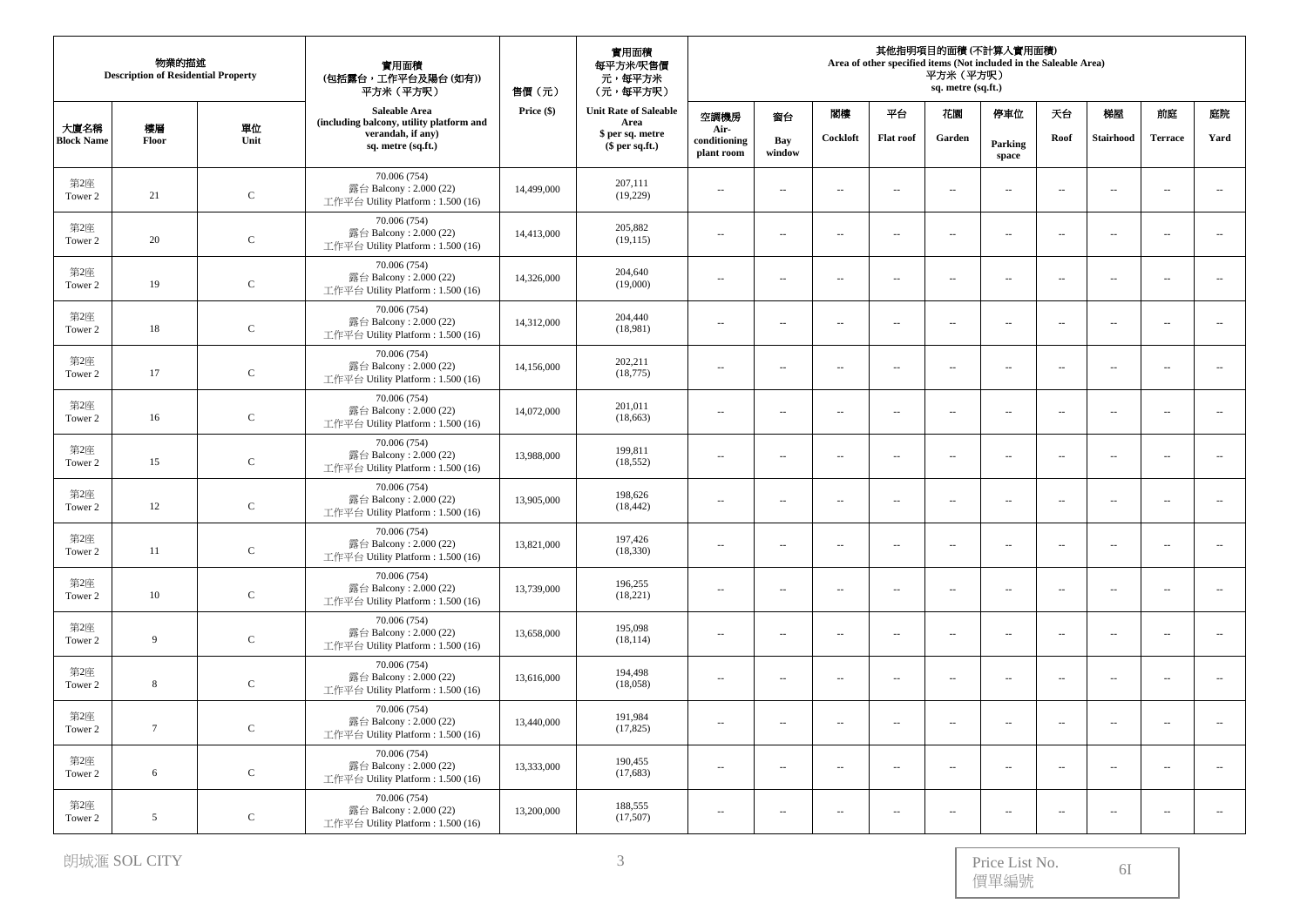| 物業的描述<br><b>Description of Residential Property</b> |                         |              | 實用面積<br>(包括露台,工作平台及陽台(如有))<br>平方米 (平方呎)                                      | 售價(元)      | 實用面積<br>每平方米/呎售價<br>元,每平方米<br>(元,每平方呎) | 其他指明項目的面積 (不計算入實用面積)<br>Area of other specified items (Not included in the Saleable Area)<br>平方米 (平方呎)<br>sq. metre (sq.ft.) |                          |                          |                          |                          |                          |                          |                          |                          |                             |
|-----------------------------------------------------|-------------------------|--------------|------------------------------------------------------------------------------|------------|----------------------------------------|------------------------------------------------------------------------------------------------------------------------------|--------------------------|--------------------------|--------------------------|--------------------------|--------------------------|--------------------------|--------------------------|--------------------------|-----------------------------|
|                                                     |                         |              | Saleable Area<br>(including balcony, utility platform and                    | Price (\$) | <b>Unit Rate of Saleable</b><br>Area   | 空調機房                                                                                                                         | 窗台                       | 閣樓                       | 平台                       | 花園                       | 停車位                      | 天台                       | 梯屋                       | 前庭                       | 庭院                          |
| 大廈名稱<br><b>Block Name</b>                           | 樓層<br>Floor             | 單位<br>Unit   | verandah, if any)<br>sq. metre (sq.ft.)                                      |            | \$ per sq. metre<br>$$$ per sq.ft.)    | Air-<br>conditioning<br>plant room                                                                                           | <b>Bay</b><br>window     | Cockloft                 | <b>Flat roof</b>         | Garden                   | Parking<br>space         | Roof                     | <b>Stairhood</b>         | <b>Terrace</b>           | Yard                        |
| 第2座<br>Tower 2                                      | $\overline{\mathbf{3}}$ | ${\bf C}$    | 70.006 (754)<br>露台 Balcony: 2.000 (22)<br>工作平台 Utility Platform : 1.500 (16) | 13,067,000 | 186,655<br>(17, 330)                   | $\sim$                                                                                                                       | ÷.                       | $\sim$                   | $\sim$                   | $\overline{\phantom{a}}$ | $\overline{\phantom{a}}$ | $\sim$                   | $\sim$                   | $\sim$                   | $\overline{\phantom{a}}$    |
| 第2座<br>Tower 2                                      | 21                      | $\, {\rm H}$ | 69.609 (749)<br>露台 Balcony: 2.000 (22)<br>工作平台 Utility Platform: 1.500 (16)  | 14,512,000 | 208,479<br>(19, 375)                   | $\overline{a}$                                                                                                               | $\sim$                   | $\sim$                   | $\sim$                   | $\sim$                   | $\sim$ $\sim$            | $\sim$                   | $\sim$                   | $\overline{\phantom{a}}$ | $\ldots$                    |
| 第2座<br>Tower 2                                      | 20                      | H            | 69.609 (749)<br>露台 Balcony: 2.000 (22)<br>工作平台 Utility Platform: 1.500 (16)  | 14,425,000 | 207,229<br>(19,259)                    | $\sim$ $\sim$                                                                                                                | $\sim$ $\sim$            | $\sim$                   | $\overline{\phantom{a}}$ | $\sim$                   | $\overline{\phantom{a}}$ | $\overline{\phantom{a}}$ | $\overline{\phantom{a}}$ | $\sim$                   | $\overline{\phantom{a}}$    |
| 第2座<br>Tower 2                                      | 19                      | $\, {\rm H}$ | 69.609 (749)<br>露台 Balcony: 2.000 (22)<br>工作平台 Utility Platform: 1.500 (16)  | 14,339,000 | 205,993<br>(19, 144)                   | $\overline{\phantom{a}}$                                                                                                     | $\overline{\phantom{a}}$ | ÷.                       | $\overline{\phantom{a}}$ | ÷.                       | ÷.                       | $\sim$                   | $\sim$                   | $\overline{a}$           | $\sim$                      |
| 第2座<br>Tower 2                                      | $18\,$                  | $\,$ H       | 69.609 (749)<br>露台 Balcony: 2.000 (22)<br>工作平台 Utility Platform: 1.500 (16)  | 14,325,000 | 205,792<br>(19, 126)                   | $\sim$                                                                                                                       | $\sim$                   | $\overline{\phantom{a}}$ | $\sim$                   | $\sim$                   | $\overline{a}$           | $\sim$                   | $\sim$                   | $\sim$                   | $\sim$                      |
| 第2座<br>Tower 2                                      | 17                      | H            | 69,609 (749)<br>露台 Balcony: 2.000 (22)<br>工作平台 Utility Platform : 1.500 (16) | 14,169,000 | 203,551<br>(18, 917)                   | $\sim$ $\sim$                                                                                                                | $\sim$                   | ÷.                       | $\overline{\phantom{a}}$ | ÷.                       | $\overline{\phantom{a}}$ | $\overline{\phantom{a}}$ | $\overline{\phantom{a}}$ | $\overline{\phantom{a}}$ | ÷.                          |
| 第2座<br>Tower 2                                      | 16                      | $\,$ H       | 69.609 (749)<br>露台 Balcony: 2.000 (22)<br>工作平台 Utility Platform: 1.500 (16)  | 14,085,000 | 202,345<br>(18, 805)                   | $\overline{\phantom{a}}$                                                                                                     | ÷.                       | $\overline{a}$           | $\overline{\phantom{a}}$ | $\overline{\phantom{a}}$ | $\overline{a}$           | $\overline{\phantom{a}}$ | $\overline{\phantom{a}}$ | $\ddot{\phantom{a}}$     | $\ldots$                    |
| 第2座<br>Tower 2                                      | 15                      | $\,$ H       | 69.609 (749)<br>露台 Balcony: 2.000 (22)<br>工作平台 Utility Platform: 1.500 (16)  | 14,000,000 | 201,123<br>(18,692)                    | $\sim$                                                                                                                       | $\sim$                   | $\sim$                   | $\sim$                   | $\sim$                   | $\overline{a}$           | $\sim$                   | $\sim$                   | $\sim$                   | $\sim$                      |
| 第2座<br>Tower 2                                      | 12                      | H            | 69,609 (749)<br>露台 Balcony: 2.000 (22)<br>工作平台 Utility Platform : 1.500 (16) | 13,916,000 | 199,917<br>(18, 579)                   | $\sim$                                                                                                                       | $\sim$                   | $\sim$                   | $\overline{\phantom{a}}$ | $\sim$                   | $\overline{\phantom{a}}$ | $\sim$                   | $\sim$                   | $\sim$                   | $\overline{\phantom{a}}$    |
| 第2座<br>Tower 2                                      | 11                      | $\,$ H       | 69.609 (749)<br>露台 Balcony: 2.000 (22)<br>工作平台 Utility Platform: 1.500 (16)  | 13,834,000 | 198,739<br>(18, 470)                   | $\overline{\phantom{a}}$                                                                                                     | $\overline{\phantom{a}}$ | $\overline{\phantom{a}}$ | $\overline{\phantom{a}}$ | $\overline{\phantom{a}}$ | $\overline{\phantom{a}}$ | $\overline{\phantom{a}}$ | $\overline{\phantom{a}}$ | $\overline{a}$           | $\ldots$                    |
| 第2座<br>Tower 2                                      | 10                      | $\,$ H       | 69.609 (749)<br>露台 Balcony: 2.000 (22)<br>工作平台 Utility Platform: 1.500 (16)  | 13,752,000 | 197,561<br>(18,360)                    | $\sim$ $\sim$                                                                                                                | $\sim$                   | $\sim$                   | $\sim$                   | $\sim$                   | $\overline{\phantom{a}}$ | $\sim$                   | $\sim$                   | $\sim$                   | $\overline{\phantom{a}}$    |
| 第2座<br>Tower 2                                      | 9                       | $\, {\rm H}$ | 69.609 (749)<br>露台 Balcony: 2.000 (22)<br>工作平台 Utility Platform : 1.500 (16) | 13,669,000 | 196,368<br>(18,250)                    | $\sim$                                                                                                                       | $\sim$                   | $\sim$                   | $\overline{\phantom{a}}$ | $\sim$                   | $\sim$ $\sim$            | $\sim$                   | $\sim$                   | $\sim$                   | $\mathcal{L}_{\mathcal{A}}$ |
| 第2座<br>Tower 2                                      | 8                       | H            | 69.609 (749)<br>露台 Balcony: 2.000 (22)<br>工作平台 Utility Platform: 1.500 (16)  | 13,492,000 | 193,826<br>(18,013)                    | $\overline{\phantom{a}}$                                                                                                     | $\sim$                   | $\overline{a}$           | $\sim$                   | $\ldots$                 | $\overline{\phantom{a}}$ | $\overline{\phantom{a}}$ | $\overline{\phantom{a}}$ | $\overline{a}$           | $\ldots$                    |
| 第2座<br>Tower 2                                      | $7\phantom{.0}$         | $\,$ H       | 69.609 (749)<br>露台 Balcony: 2.000 (22)<br>工作平台 Utility Platform : 1.500 (16) | 13,248,000 | 190,320<br>(17,688)                    | $\sim$                                                                                                                       | $\sim$ $\sim$            | $\sim$                   | $\overline{\phantom{a}}$ | $\sim$                   | $\overline{\phantom{a}}$ | $\sim$                   | $\sim$                   | $\sim$                   | $\overline{\phantom{a}}$    |
| 第2座<br>Tower 2                                      | 6                       | $\, {\rm H}$ | 69.609 (749)<br>露台 Balcony: 2.000 (22)<br>工作平台 Utility Platform: 1.500 (16)  | 13,073,000 | 187,806<br>(17, 454)                   | $\sim$ $-$                                                                                                                   | $\sim$                   | $\sim$                   | $\overline{\phantom{a}}$ | $\sim$                   | $\overline{\phantom{a}}$ | $\sim$                   | $\sim$                   | $\sim$                   | $\sim$                      |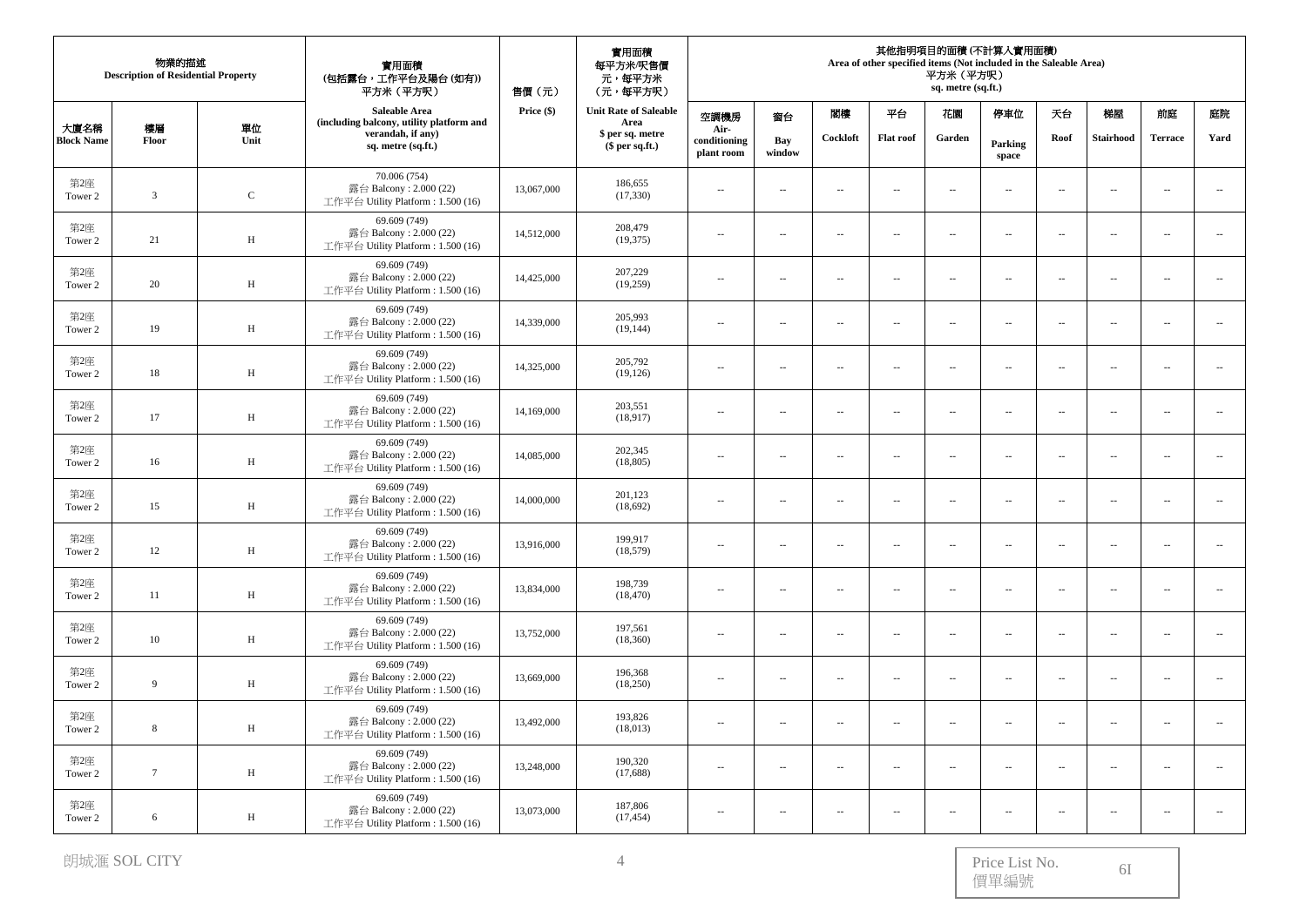|                           | 物業的描述<br><b>Description of Residential Property</b> |              | 實用面積<br>(包括露台,工作平台及陽台(如有))<br>平方米 (平方呎)                                      | 售價(元)      | 實用面積<br>每平方米/呎售價<br>元,每平方米<br>(元,每平方呎) | 其他指明項目的面積 (不計算入實用面積)<br>Area of other specified items (Not included in the Saleable Area)<br>平方米 (平方呎)<br>sq. metre (sq.ft.) |               |                          |                          |                          |                          |                          |                          |                          |                             |
|---------------------------|-----------------------------------------------------|--------------|------------------------------------------------------------------------------|------------|----------------------------------------|------------------------------------------------------------------------------------------------------------------------------|---------------|--------------------------|--------------------------|--------------------------|--------------------------|--------------------------|--------------------------|--------------------------|-----------------------------|
|                           |                                                     |              | Saleable Area<br>(including balcony, utility platform and                    | Price (\$) | <b>Unit Rate of Saleable</b><br>Area   | 空調機房                                                                                                                         | 窗台            | 閨樓                       | 平台                       | 花園                       | 停車位                      | 天台                       | 梯屋                       | 前庭                       | 庭院                          |
| 大廈名稱<br><b>Block Name</b> | 樓層<br>Floor                                         | 單位<br>Unit   | verandah, if any)<br>sq. metre (sq.ft.)                                      |            | \$ per sq. metre<br>$$$ per sq.ft.)    | Air-<br>conditioning<br>plant room                                                                                           | Bay<br>window | Cockloft                 | <b>Flat roof</b>         | Garden                   | Parking<br>space         | Roof                     | <b>Stairhood</b>         | <b>Terrace</b>           | Yard                        |
| 第2座<br>Tower 2            | 5                                                   | $\,$ H       | 69.819 (752)<br>露台 Balcony: 2.000 (22)<br>工作平台 Utility Platform: 1.500 (16)  | 12,925,000 | 185,122<br>(17, 188)                   | $\overline{a}$                                                                                                               | $\sim$        | $\overline{a}$           | $\sim$                   | $\sim$                   | $\sim$ $\sim$            | $\sim$                   | $\sim$                   | $\sim$                   | $\sim$                      |
| 第2座<br>Tower 2            | $\overline{3}$                                      | H            | 69.819 (752)<br>露台 Balcony: 2.000 (22)<br>工作平台 Utility Platform : 1.500 (16) | 12,726,000 | 182,271<br>(16, 923)                   | $\sim$ $-$                                                                                                                   | $\sim$        | $\sim$                   | $\overline{\phantom{a}}$ | $\sim$                   | $\sim$                   | $\sim$                   | $\overline{\phantom{a}}$ | $\sim$                   | $\overline{\phantom{a}}$    |
| 第2座<br>Tower 2            | 20                                                  | $_{\rm J}$   | 44.538 (479)<br>露台 Balcony: 2.000 (22)<br>工作平台 Utility Platform: 1.500 (16)  | 8,909,000  | 200,031<br>(18, 599)                   | $\overline{\phantom{a}}$                                                                                                     | $\sim$        | $\overline{a}$           | $\overline{\phantom{a}}$ | $\ldots$                 | $\overline{\phantom{a}}$ | $\overline{\phantom{a}}$ | $\overline{\phantom{a}}$ | $\ldots$                 | ÷.                          |
| 第2座<br>Tower 2            | 19                                                  | J            | 44.538 (479)<br>露台 Balcony: 2.000 (22)<br>工作平台 Utility Platform : 1.500 (16) | 8,862,000  | 198,976<br>(18,501)                    | $\sim$                                                                                                                       | $\sim$ $\sim$ | $\sim$                   | $\overline{\phantom{a}}$ | $\sim$                   | $\sim$                   | $\sim$                   | $\sim$                   | μ.                       | $\sim$                      |
| 第2座<br>Tower 2            | $18\,$                                              | $\mathbf{J}$ | 44.538 (479)<br>露台 Balcony: 2.000 (22)<br>工作平台 Utility Platform: 1.500 (16)  | 8,815,000  | 197,921<br>(18, 403)                   | $\sim$                                                                                                                       | $\sim$        | $\overline{\phantom{a}}$ | $\sim$                   | $\sim$                   | $\sim$ $\sim$            | $\bar{\phantom{a}}$      | $\bar{a}$                | $\sim$                   | $\sim$                      |
| 第5座<br>Tower 5            | 19                                                  | $\mathbf{A}$ | 51.683 (556)<br>露台 Balcony: 2.000 (22)<br>工作平台 Utility Platform: 1.500 (16)  | 9,895,000  | 191,456<br>(17,797)                    | $\sim$ $\sim$                                                                                                                | $\sim$        | $\sim$                   | $\overline{\phantom{a}}$ | ÷.                       | $\overline{\phantom{a}}$ | $\overline{\phantom{a}}$ | $\overline{\phantom{a}}$ | $\overline{\phantom{a}}$ | $\overline{\phantom{a}}$    |
| 第5座<br>Tower 5            | 17                                                  | $\mathbf{A}$ | 51.683 (556)<br>露台 Balcony: 2.000 (22)<br>工作平台 Utility Platform: 1.500 (16)  | 9,777,000  | 189,172<br>(17, 585)                   | $\overline{\phantom{a}}$                                                                                                     | ÷.            | $\ldots$                 | $\overline{\phantom{a}}$ | $\ldots$                 | $\overline{a}$           | $\overline{\phantom{a}}$ | $\overline{\phantom{a}}$ | $\ddot{\phantom{a}}$     | $\mathcal{L}_{\mathcal{A}}$ |
| 第5座<br>Tower 5            | 15                                                  | $\mathbf{A}$ | 51.683 (556)<br>露台 Balcony: 2.000 (22)<br>工作平台 Utility Platform: 1.500 (16)  | 9,683,000  | 187,354<br>(17, 415)                   | $\overline{\phantom{a}}$                                                                                                     | ÷.            | $\sim$                   | $\sim$                   | $\sim$                   | $\sim$                   | $\sim$                   | $\sim$                   | $\sim$                   | $\overline{\phantom{a}}$    |
| 第5座<br>Tower 5            | 11                                                  | $\mathbf{A}$ | 51.683 (556)<br>露台 Balcony: 2.000 (22)<br>工作平台 Utility Platform : 1.500 (16) | 9,589,000  | 185,535<br>(17, 246)                   | $\sim$ $-$                                                                                                                   | $\sim$        | $\sim$                   | $\overline{\phantom{a}}$ | $\sim$                   | $\sim$                   | $\sim$                   | $\sim$                   | $\overline{\phantom{a}}$ | $\mathcal{L}_{\mathcal{A}}$ |
| 第5座<br>Tower 5            | 19                                                  | $\, {\bf B}$ | 46.347 (499)<br>露台 Balcony: 2.000 (22)<br>工作平台 Utility Platform: 1.500 (16)  | 9,220,000  | 198,934<br>(18, 477)                   | $\sim$                                                                                                                       | ÷.            | $\sim$                   | $\sim$                   | ÷.                       | $\sim$                   | $\sim$                   | $\overline{\phantom{a}}$ | 44                       | $\sim$                      |
| 第5座<br>Tower 5            | 17                                                  | $\, {\bf B}$ | 46.347 (499)<br>露台 Balcony: 2.000 (22)<br>工作平台 Utility Platform : 1.500 (16) | 9,111,000  | 196,582<br>(18,259)                    | $\overline{\phantom{a}}$                                                                                                     | $\sim$        | $\sim$                   | $\overline{\phantom{a}}$ | $\ldots$                 | $\sim$ $\sim$            | $\sim$                   | $\overline{\phantom{a}}$ | $\sim$                   | $\mathcal{L}_{\mathcal{A}}$ |
| 第5座<br>Tower 5            | 15                                                  | $\, {\bf B}$ | 46.347 (499)<br>露台 Balcony: 2.000 (22)<br>工作平台 Utility Platform: 1.500 (16)  | 9,002,000  | 194,230<br>(18,040)                    | $\sim$                                                                                                                       | $\sim$        | $\sim$                   | $\sim$                   | $\sim$                   | $\sim$ $\sim$            | $\sim$                   | $\sim$                   | $\sim$                   | $\sim$                      |
| 第5座<br>Tower 5            | 11                                                  | $\, {\bf B}$ | 46.347 (499)<br>露台 Balcony: 2.000 (22)<br>工作平台 Utility Platform : 1.500 (16) | 8,895,000  | 191,922<br>(17, 826)                   | $\sim$ $-$                                                                                                                   | $\sim$        | $\sim$                   | $\overline{\phantom{a}}$ | $\sim$                   | $\sim$                   | $\sim$                   | $\overline{\phantom{a}}$ | μ.                       | $\ldots$                    |
| 第5座<br>Tower 5            | 19                                                  | $\mathbf C$  | 30.889 (332)<br>露台 Balcony: 2.000 (22)<br>工作平台 Utility Platform : 1.500 (16) | 6,923,000  | 224,125<br>(20, 852)                   | $\sim$                                                                                                                       | ÷.            | ÷.                       | $\sim$                   | $\ldots$                 | $\sim$                   | $\overline{\phantom{a}}$ | $\overline{\phantom{a}}$ | $\sim$                   | $\ldots$                    |
| 第5座<br>Tower 5            | 17                                                  | $\mathsf C$  | 30.889 (332)<br>露台 Balcony: 2.000 (22)<br>工作平台 Utility Platform: 1.500 (16)  | 6,841,000  | 221,470<br>(20, 605)                   | $\sim$ $-$                                                                                                                   | $\sim$        | $\sim$                   | $\sim$                   | $\overline{\phantom{a}}$ | $\sim$                   | $\sim$                   | $\sim$                   | $\overline{a}$           | $\overline{a}$              |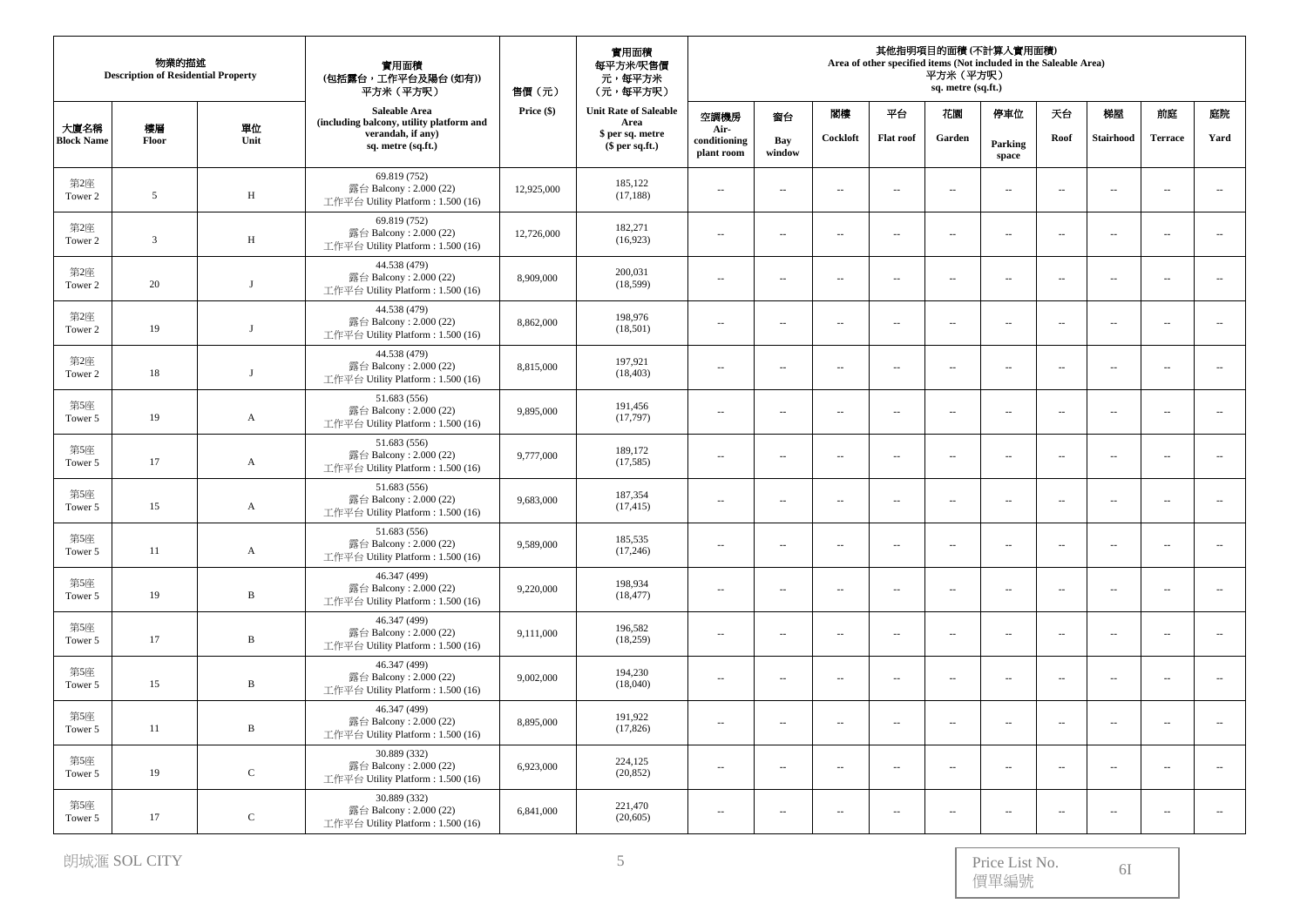|                           | 物業的描述<br><b>Description of Residential Property</b> |              | 實用面積<br>(包括露台,工作平台及陽台(如有))<br>平方米 (平方呎)                                      | 售價(元)      | 實用面積<br>每平方米/呎售價<br>元,每平方米<br>(元,每平方呎) |                                    |                          | 其他指明項目的面積 (不計算入實用面積)<br>Area of other specified items (Not included in the Saleable Area)<br>平方米(平方呎)<br>sq. metre (sq.ft.) |                          |                          |                          |                          |                          |                          |                          |  |  |
|---------------------------|-----------------------------------------------------|--------------|------------------------------------------------------------------------------|------------|----------------------------------------|------------------------------------|--------------------------|-----------------------------------------------------------------------------------------------------------------------------|--------------------------|--------------------------|--------------------------|--------------------------|--------------------------|--------------------------|--------------------------|--|--|
|                           |                                                     |              | <b>Saleable Area</b><br>(including balcony, utility platform and             | Price (\$) | <b>Unit Rate of Saleable</b><br>Area   | 空調機房                               | 窗台                       | 閣樓                                                                                                                          | 平台                       | 花園                       | 停車位                      | 天台                       | 梯屋                       | 前庭                       | 庭院                       |  |  |
| 大廈名稱<br><b>Block Name</b> | 樓層<br>Floor                                         | 單位<br>Unit   | verandah, if any)<br>sq. metre (sq.ft.)                                      |            | \$ per sq. metre<br>$$$ per sq.ft.)    | Air-<br>conditioning<br>plant room | Bay<br>window            | Cockloft                                                                                                                    | <b>Flat roof</b>         | Garden                   | Parking<br>space         | Roof                     | <b>Stairhood</b>         | <b>Terrace</b>           | Yard                     |  |  |
| 第5座<br>Tower 5            | 15                                                  | $\,c\,$      | 30.889 (332)<br>露台 Balcony: 2.000 (22)<br>工作平台 Utility Platform: 1.500 (16)  | 6,762,000  | 218,913<br>(20, 367)                   | $\sim$ $\sim$                      | $\sim$                   | $\sim$                                                                                                                      | $\sim$                   | $\overline{\phantom{a}}$ | $\overline{\phantom{a}}$ | $\sim$                   | $\sim$                   | $\overline{\phantom{a}}$ | $\sim$                   |  |  |
| 第5座<br>Tower 5            | 11                                                  | $\mathbf C$  | 30.889 (332)<br>露台 Balcony: 2.000 (22)<br>工作平台 Utility Platform: 1.500 (16)  | 6,682,000  | 216,323<br>(20, 127)                   | $\sim$                             | $\sim$ $\sim$            | $\sim$                                                                                                                      | $\sim$                   | $\overline{\phantom{a}}$ | $\overline{\phantom{a}}$ | $\sim$                   | $\sim$                   | $\sim$                   | $\overline{\phantom{a}}$ |  |  |
| 第5座<br>Tower 5            | 19                                                  | $\,$ D       | 49.876 (537)<br>露台 Balcony: 2.000 (22)<br>工作平台 Utility Platform: 1.500 (16)  | 9,916,000  | 198,813<br>(18, 466)                   | $\sim$                             | $\sim$                   | $\sim$                                                                                                                      | $\sim$                   | $\overline{\phantom{a}}$ | $\sim$                   | $\sim$                   | $\sim$                   | $\overline{a}$           | $\overline{\phantom{a}}$ |  |  |
| 第5座<br>Tower 5            | 17                                                  | D            | 49.876 (537)<br>露台 Balcony: 2.000 (22)<br>工作平台 Utility Platform: 1.500 (16)  | 9,798,000  | 196,447<br>(18,246)                    | $\sim$ $\sim$                      | $\sim$ $\sim$            | $\sim$                                                                                                                      | $\sim$                   | $\overline{\phantom{a}}$ | $\sim$ $\sim$            | $\sim$                   | $\sim$                   | $\sim$                   | $\overline{a}$           |  |  |
| 第5座<br>Tower 5            | 15                                                  | $\mathbf D$  | 49.876 (537)<br>露台 Balcony: 2.000 (22)<br>工作平台 Utility Platform: 1.500 (16)  | 9,682,000  | 194,121<br>(18,030)                    | $\sim$                             | $\sim$                   | $\overline{\phantom{a}}$                                                                                                    | $\overline{\phantom{a}}$ | $\overline{\phantom{a}}$ | $\overline{\phantom{a}}$ | $\overline{\phantom{a}}$ | $\overline{\phantom{a}}$ | $\sim$                   | $\sim$                   |  |  |
| 第5座<br>Tower 5            | 11                                                  | $\mathbf D$  | 49.876 (537)<br>露台 Balcony: 2.000 (22)<br>工作平台 Utility Platform: 1.500 (16)  | 9,567,000  | 191,816<br>(17, 816)                   | $\sim$                             | $\sim$                   | ÷.                                                                                                                          | $\overline{\phantom{a}}$ | $\ldots$                 | $\overline{\phantom{a}}$ | $\sim$                   | $\overline{\phantom{a}}$ | $\overline{\phantom{a}}$ | ÷.                       |  |  |
| 第5座<br>Tower 5            | 19                                                  | $\mathbf E$  | 29.678 (319)<br>露台 Balcony: 2.000 (22)<br>工作平台 Utility Platform: 1.500 (16)  | 6,885,000  | 231,990<br>(21, 583)                   | $\sim$                             | $\sim$                   | $\sim$                                                                                                                      | $\sim$                   | $\ldots$                 | $\sim$ $\sim$            | $\sim$                   | $\sim$                   | $\sim$                   | $\ldots$                 |  |  |
| 第5座<br>Tower 5            | 17                                                  | $\mathbf E$  | 29.678 (319)<br>露台 Balcony: 2.000 (22)<br>工作平台 Utility Platform: 1.500 (16)  | 6,804,000  | 229,261<br>(21, 329)                   | $\sim$                             | $\sim$ $\sim$            | $\sim$                                                                                                                      | $\sim$                   | $\ldots$                 | $\overline{\phantom{a}}$ | $\sim$                   | $\overline{\phantom{a}}$ | $\overline{a}$           | ÷.                       |  |  |
| 第5座<br>Tower 5            | 15                                                  | $\mathbf E$  | 29.678 (319)<br>露台 Balcony: 2.000 (22)<br>工作平台 Utility Platform: 1.500 (16)  | 6,725,000  | 226,599<br>(21,082)                    | $\sim$ $\sim$                      | $\sim$ $\sim$            | $\sim$                                                                                                                      | $\sim$                   | $\overline{\phantom{a}}$ | $\overline{\phantom{a}}$ | $\sim$                   | $\sim$                   | $\overline{a}$           | ÷.                       |  |  |
| 第5座<br>Tower 5            | 11                                                  | E            | 29.678 (319)<br>露台 Balcony: 2.000 (22)<br>工作平台 Utility Platform: 1.500 (16)  | 6,646,000  | 223,937<br>(20, 834)                   | $\sim$ $\sim$                      | $\sim$ $\sim$            | $\sim$                                                                                                                      | $\sim$                   | $\ldots$                 | $\overline{\phantom{a}}$ | $\sim$                   | $\overline{\phantom{a}}$ | $\overline{a}$           | ÷.                       |  |  |
| 第5座<br>Tower 5            | 19                                                  | $\mathbf F$  | 49.410 (532)<br>露台 Balcony: 2.000 (22)<br>工作平台 Utility Platform: 1.500 (16)  | 9,823,000  | 198,806<br>(18, 464)                   | $\sim$ $\sim$                      | $\overline{\phantom{a}}$ | $\sim$                                                                                                                      | $\sim$                   | $\ldots$                 | $\overline{\phantom{a}}$ | $\sim$                   | $\overline{\phantom{a}}$ | $\overline{\phantom{a}}$ | ÷.                       |  |  |
| 第5座<br>Tower 5            | 17                                                  | $\, {\rm F}$ | 49.410 (532)<br>露台 Balcony: 2.000 (22)<br>工作平台 Utility Platform: 1.500 (16)  | 9,707,000  | 196,458<br>(18,246)                    | $\sim$ $\sim$                      | $\sim$ $\sim$            | $\sim$                                                                                                                      | $\sim$                   | $\overline{\phantom{a}}$ | $\sim$ $\sim$            | $\sim$                   | $\sim$                   | $\sim$                   | $\overline{\phantom{a}}$ |  |  |
| 第5座<br>Tower 5            | 15                                                  | $\, {\rm F}$ | 49.410 (532)<br>露台 Balcony: 2.000 (22)<br>工作平台 Utility Platform: 1.500 (16)  | 9,592,000  | 194,131<br>(18,030)                    | $\sim$                             | $\sim$                   | $\overline{\phantom{a}}$                                                                                                    | $\overline{\phantom{a}}$ | $\overline{\phantom{a}}$ | $\overline{\phantom{a}}$ | $\sim$                   | $\sim$                   | $\overline{\phantom{a}}$ | $\overline{\phantom{a}}$ |  |  |
| 第5座<br>Tower 5            | 11                                                  | $\mathbf F$  | 49.410 (532)<br>露台 Balcony : 2.000 (22)<br>工作平台 Utility Platform: 1.500 (16) | 9,478,000  | 191,824<br>(17, 816)                   | $\sim$ $\sim$                      | $\sim$ $\sim$            | $\sim$                                                                                                                      | $\sim$                   | $\overline{\phantom{a}}$ | $\overline{\phantom{a}}$ | $\sim$                   | $\sim$                   | $\sim$                   | $\sim$                   |  |  |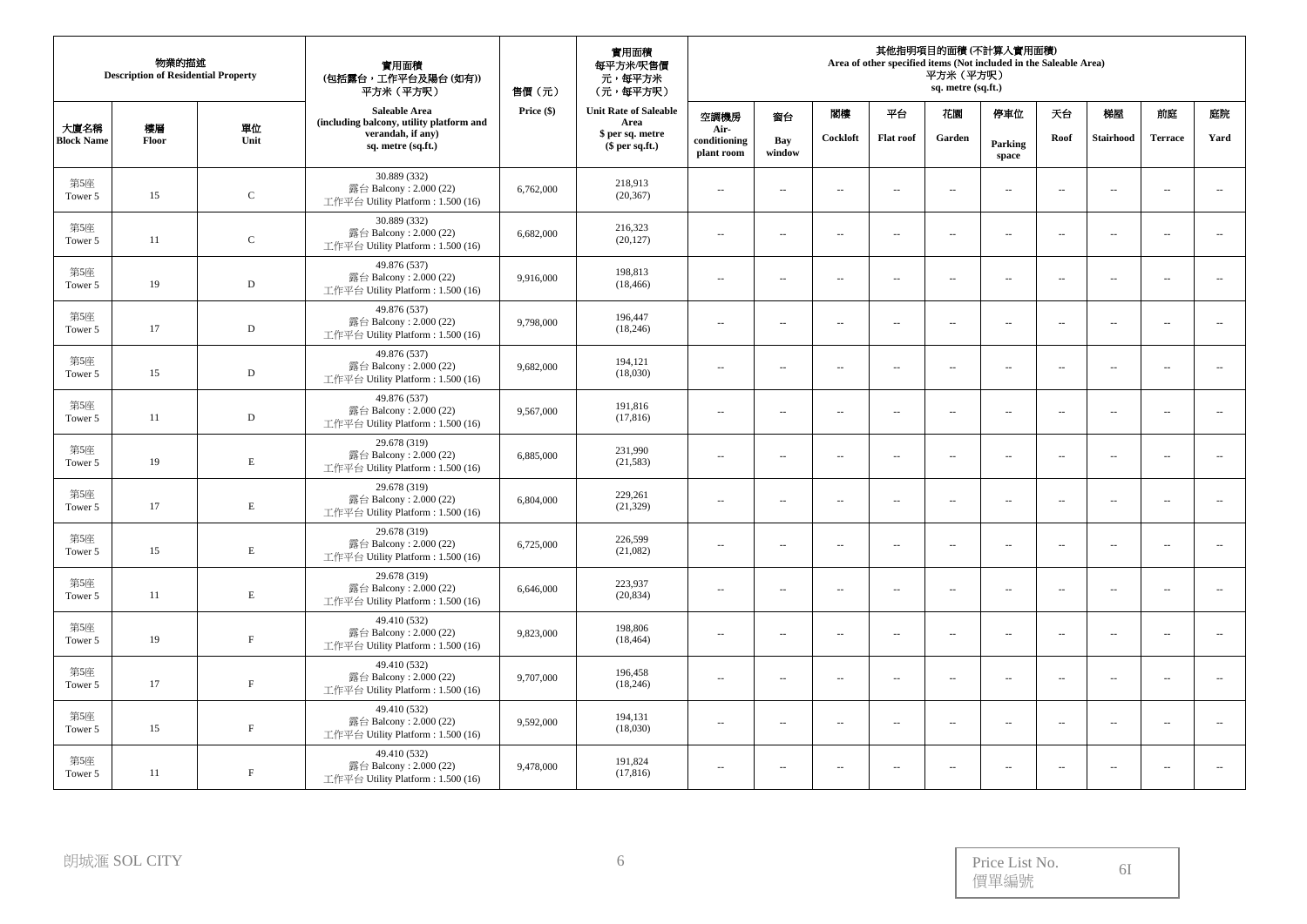# 第三部份:其他資料 **Part 3: Other Information**

### (1) 準買家應參閱發展項目期數的售樓說明書,以了解該發展項目期數的資料。

Prospective purchasers are advised to refer to the sales brochure of the Phase of the Development for information on the Phase of the Development.

# (2) 根據《一手住宅物業銷售條例》第 52(1)條及第 53(2)及(3)條,-

According to sections 52(1) and 53(2) and (3) of the Residential Properties (First-hand Sales) Ordinance, –

#### 第 52(1)條 / Section 52(1)

# 在某人就指明住宅物業與擁有人訂立臨時買賣合約時,該人須向擁有人支付售價的 5%的臨時訂金。

A preliminary deposit of 5% of the purchase price is payable by a person to the owner on entering into a preliminary agreement for sale and purchase in respect of the specified residential property with the owner.

#### 第 53(2)條 / Section 53(2)

如某人於某日期訂立臨時買賣合約,並於該日期後的 5 個工作日內,就有關指明住宅物業簽立買賣合約,則擁有人必須在該日期後的 8 個工作 日內,簽立該買賣合約。

If a person executes an agreement for sale and purchase in respect of the residential property within 5 working days after the date on which the person enters into the preliminary agreement for sale and purchase, the owner must execute the agreement for sale and purchase within 8 working days after that date.

# 第 53(3)條 / Section 53(3)

如某人於某日期訂立臨時買賣合約時,但沒有於該日期後的 5 個工作日內,就有關住宅物業簽立買賣合約,則 – (i) 該臨時合約即告終止;(ii) 有關的臨時訂金即予沒收;及 (iii) 擁有人不得就該人沒有簽立買賣合約而針對該人提出進一步申索。

If a person does not execute an agreement for sale and purchase in respect of the residential property within 5 working days after the date on which the person enters into the preliminary agreement for sale and purchase- (i) the preliminary agreement is terminated; (ii) the preliminary deposit is forfeited; and (iii) the owner does not have any further claim against the person for the failure.

# (3) 實用面積及屬該住宅物業其他指明項目的面積是按《一手住宅物業銷售條例》第 8 條及附表二第 2 部的計算得出的。

The saleable area and area of other specified items of the residential property are calculated in accordance with section 8 and Part 2 of Schedule 2 to the Residential Properties (First-hand Sales) Ordinance.

| Price List No. | 61 |
|----------------|----|
| 價單編號           |    |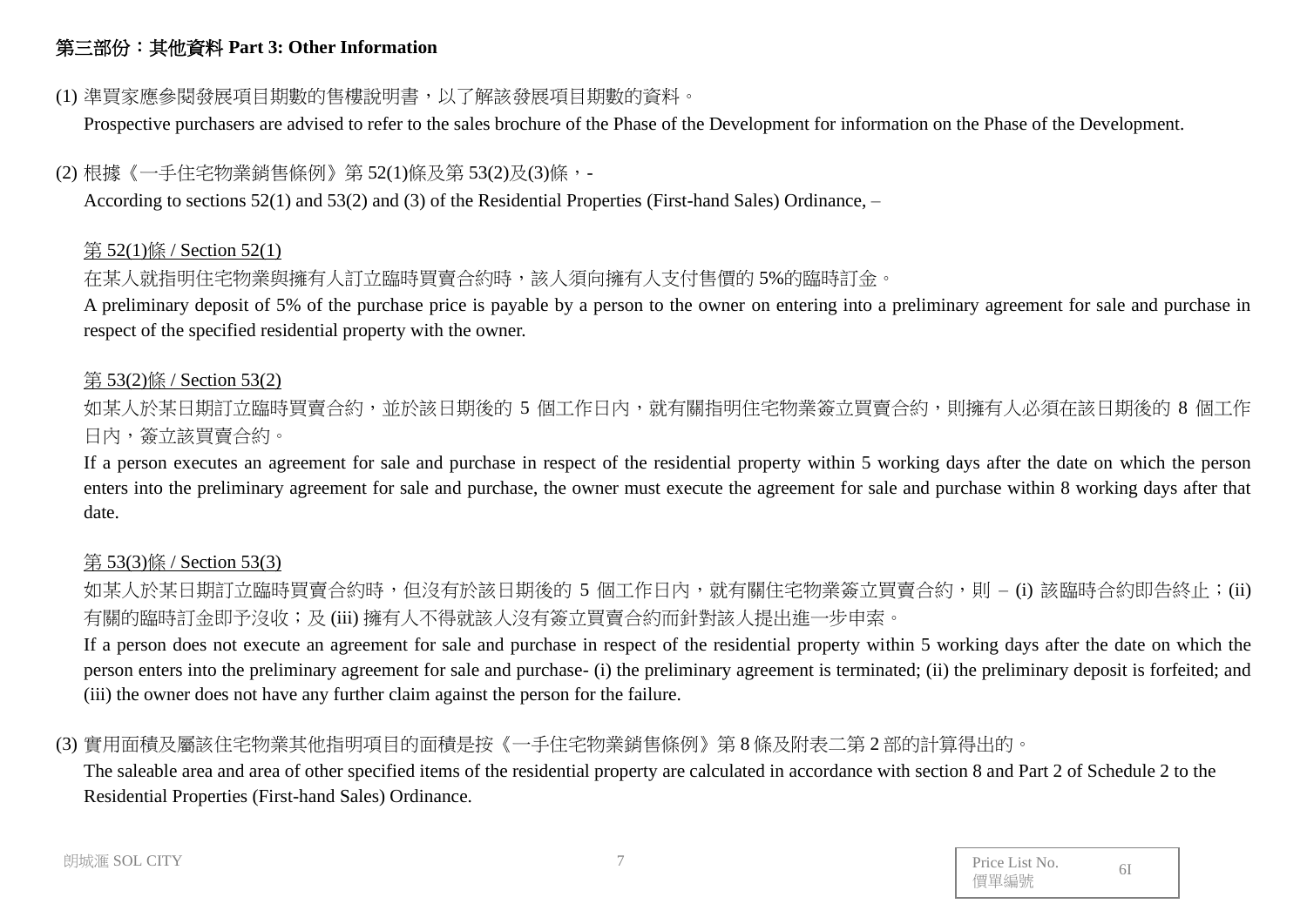#### **(4)(i)** 支付條款 **Terms of Payment**

下列三項 (A4) 、(B4)及(C4)付款計劃可供買方選用的支付條款。

Three types of Terms of Payment listed under (A4), (B4) and (C4) below are available for selection by the Purchaser.

#### **(A4) 90** 天現金優惠付款計劃**: (**照售價減 **10%) 90-day Cash Payment Plan: (10% discount from the Price)**

1. 樓價 5% 臨時訂金於簽署臨時買賣合約時支付。

A preliminary deposit of 5% of the Purchase Price shall be paid upon signing of the preliminary agreement for sale and purchase.

2. 樓價 5% 再期訂金於簽署臨時買賣合約後 30 天內或於擁有人就其有能力將住宅物業有效地轉讓予買方一事向買方發出書面通知的日 期後的 14 天內支付,以較早者為準。

A further deposit of 5% of the Purchase Price shall be paid within 30 days after the date of the preliminary agreement for sale and purchase or within 14 days after the date of written notification to the Purchaser that the Owner is in a position validly to assign the residential property to the Purchaser, whichever is the earlier.

3. 樓價 90%餘款於簽署臨時買賣合約後 90 天內或於擁有人就其有能力將住宅物業有效地轉讓予買方一事向買方發出書面通知的日期後 的 14 天內支付,以較早者為準。

A balance of 90% of the Purchase Price shall be paid within 90 days after the date of the preliminary agreement for sale and purchase or within 14 days after the date of written notification to the Purchaser that the Owner is in a position validly to assign the residential property to the Purchaser, whichever is the earlier.

# **(B4)** 建築期付款計劃**: (**照售價減 **8.5%) Stage Payment Plan : (8.5% discount from the Price)**

1. 樓價 5% 臨時訂金於簽署臨時買賣合約時支付。

A preliminary deposit of 5% of the Purchase Price shall be paid upon signing of the preliminary agreement for sale and purchase.

2. 樓價 5% 再期訂金於簽署臨時買賣合約後 30 天內或於擁有人就其有能力將住宅物業有效地轉讓予買方一事向買方發出書面通知的日 期後的 14 天內支付,以較早者為準。

A further deposit of 5% of the Purchase Price shall be paid within 30 days after the date of the preliminary agreement for sale and purchase or within 14 days after the date of written notification to the Purchaser that the Owner is in a position validly to assign the residential property to the Purchaser, whichever is the earlier.

3. 樓價 90%餘款於擁有人就其有能力將住宅物業有效地轉讓予買方一事向買方發出書面通知的日期後的 14 天內支付。

A balance of 90% of the Purchase Price shall be paid by the Purchaser within 14 days after the date of written notification to the Purchaser that the Owner is in a position validly to assign the residential property to the Purchaser.

選用上述支付條款(B4)的買方可以申請下述第(4)(iii)(a)段之「備用按揭貸款」。

Purchasers selecting this Term of Payment (B4) may make application for the "Standby Mortgage Loan" as stated in paragraph (4)(iii)(a) below.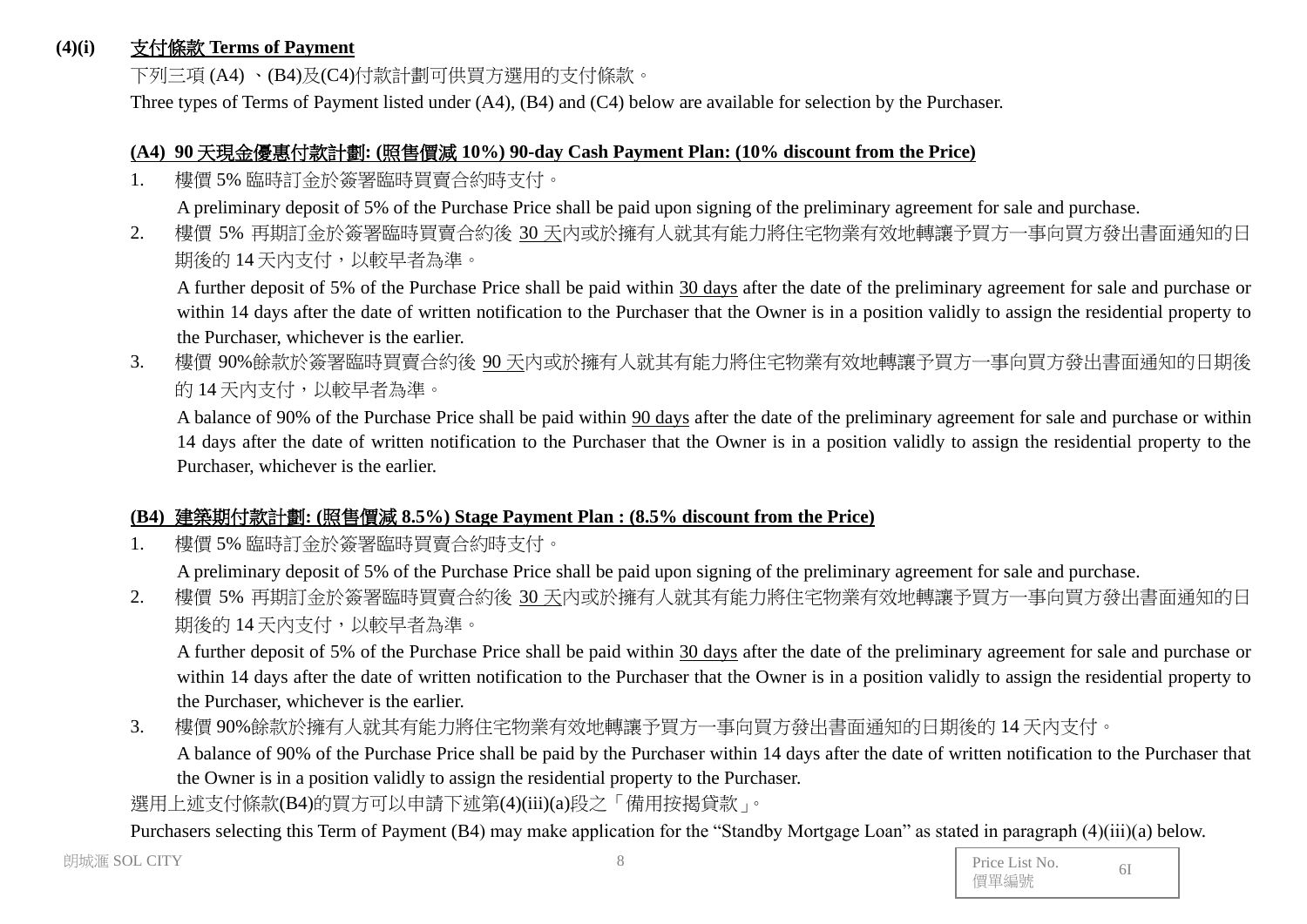# **(C4)** 首 **20** 個月免息按揭付款計劃**: (**照售價減 **5.5%) First 20 months Interest-Free Mortgage Loan Payment Plan : (5.5% discount from the Price)**

1. 樓價 5% 臨時訂金於簽署臨時買賣合約時支付。

A preliminary deposit of 5% of the Purchase Price shall be paid upon signing of the preliminary agreement for sale and purchase.

2. 樓價 5% 再期訂金於簽署臨時買賣合約後 30 天內或於擁有人就其有能力將住宅物業有效地轉讓予買方一事向買方發出書面通知的日 期後的 14 天內支付,以較早者為準。

A further deposit of 5% of the Purchase Price shall be paid within 30 days after the date of the preliminary agreement for sale and purchase or within 14 days after the date of written notification to the Purchaser that the Owner is in a position validly to assign the residential property to the Purchaser, whichever is the earlier.

3. 樓價 90%餘款於擁有人就其有能力將住宅物業有效地轉讓予買方一事向買方發出書面通知的日期後的 14 天內支付。 A balance of 90% of the Purchase Price shall be paid by the Purchaser within 14 days after the date of written notification to the Purchaser that the Owner is in a position validly to assign the residential property to the Purchaser.

選用上述支付條款(C4)的買方可以申請下述第(4)(iii)(d)段之「首20個月免息按揭貸款」。

Purchasers selecting this Term of Payment (C4) may make application for the "First 20 months Interest- Free Mortgage Loan" as stated in paragraph  $(4)(iii)(d)$  below.

#### 注意 Note:

### 於本第(4)(i)段中 In this paragraph (4)(i):-

- (1) 如繳付再期訂金、部份樓價或樓價餘款的到期日的當日並非工作日,則該到期日將自動順延至下一個緊接的工作日。 If any due date for payment of further deposit, part payment or balance of Purchase Price falls on a day that is not a working day, such due date is automatically postponed to the immediate following working day.
- (2) 買方於簽署臨時買賣合約時須繳付相等於樓價 5% 的金額作為臨時訂金,其中港幣 100,000 元之臨時訂金必須以銀行本票支付,抬頭 請寫「的近律師行」或「Deacons」,臨時訂金餘款可以支票或本票支付,抬頭請寫「的近律師行」或「Deacons」。 Upon signing of the preliminary agreement for sale and purchase, the Purchaser shall pay the preliminary deposit equivalent to 5% of the Purchase Price of which HK\$100,000 must be paid by cashier order(s) made payable to "的近律師行" or " Deacons " and the balance of the preliminary deposit may be paid by cheque(s) or cashier's order(s) made payable to "的近律師行" or " Deacons ".

# **(4)(ii)** 售價獲得折扣的基礎 **Basis on which any discount on the Price is available**

(a) 如第(4)(i)分段所述。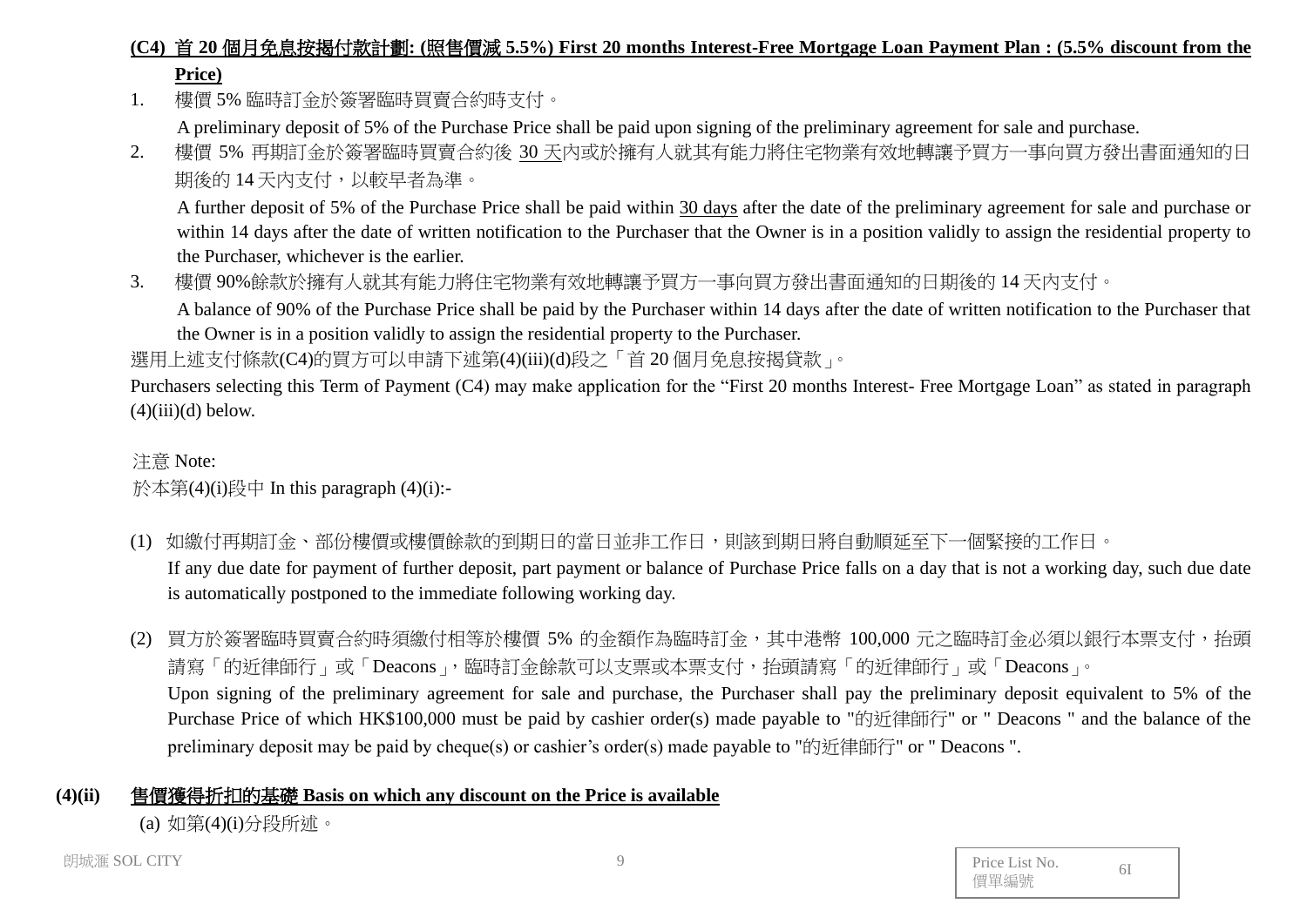As stated in sub-paragraph (4)(i) above.

(b) 「特別優惠」"Special Discount"

凡於 2020年9月30日(包括當日)或之前簽署臨時買賣合約購買指明住宅物業之買方,可以獲得以售價為基礎的額外 5%折扣作為「特 別優惠」。

Where the preliminary agreement for sale and purchase of the specified residential properties is signed on or before 30 September 2020 (inclusive), the Purchaser would be offered an extra 5% discount from the Price as the "Special Discount".

(c) 「精選單位優惠」"Selected Units Offer"

凡於 2020 年 9 月 30 日(包括當日)或之前簽署臨時買賣合約購買下列指明住宅物業之買方,可獲港幣 188,800 元的售價折扣作為「精 選單位優惠」。

Where the preliminary agreement for sale and purchase of the below specified residential properties is signed on or before 30 September 2020 (inclusive), the Purchaser would be offered a discount of HK\$188,800 from the Price as the "Selected Units Offer".

| 大廈名稱              | 樓層    | 單位           |
|-------------------|-------|--------------|
| <b>Block Name</b> | Floor | Unit         |
| 第2座               | 26    | $\mathsf{C}$ |
| Tower 2           | 25    | $\mathbf C$  |
|                   | 23    | $\mathbf C$  |
|                   | 21    | ${\bf C}$    |
|                   | 16    | $\mathbf C$  |
|                   | 15    | $\mathbf C$  |
|                   | 12    | $\mathbf C$  |
|                   | 11    | ${\bf C}$    |
|                   | 10    | $\mathbf C$  |
|                   | 6     | $\mathbf C$  |
|                   | 5     | $\mathbf C$  |
|                   | 3     | $\mathbf C$  |
|                   | 21    | H            |
|                   | 20    | H            |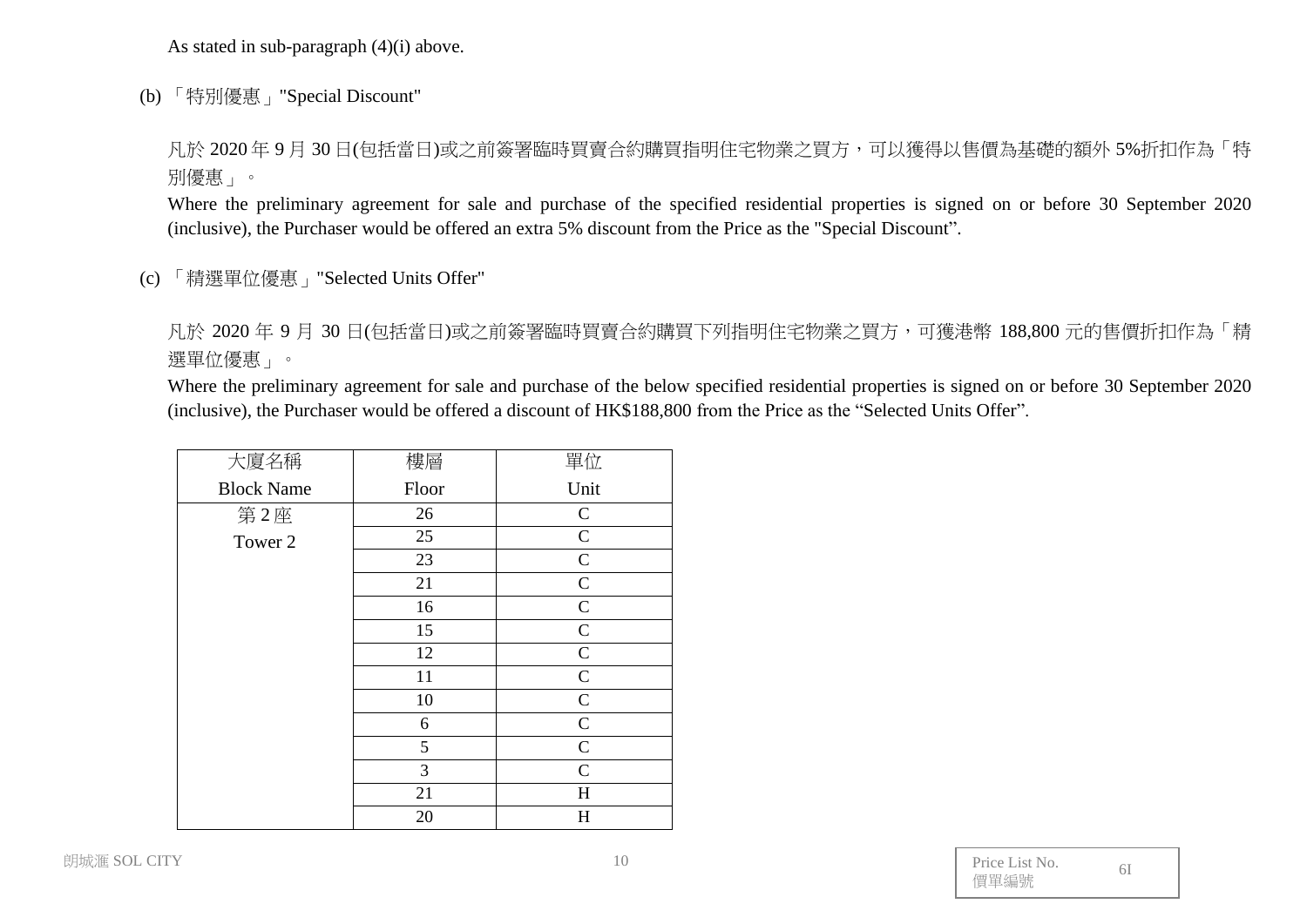| 大廈名稱              | 樓層    | 單位        |
|-------------------|-------|-----------|
| <b>Block Name</b> | Floor | Unit      |
| 第2座               | 19    | H         |
| Tower 2           | 18    | $H_{\rm}$ |
|                   | 17    | H         |
|                   | 16    | H         |
|                   | 12    | H         |
|                   | 11    | H         |
|                   | 9     | H         |
|                   | 8     | H         |
|                   | 7     | H         |
|                   | 6     | H         |
|                   | 3     | H         |

**(4)(iii)** 可就購買該發展項目期數中的指明住宅物業而連帶獲得的任何贈品、財務優惠或利益 **Any gift, or any financial advantage or benefit, to be made available in connection with the purchase of a specified residential property in the Phase of the Development**

(a) 「備用按揭貸款」(只適用於第(4)(i)分段的支付條款(B4)) "Standby Mortgage Loan" (Applicable to Term of Payment (B4) under subparagraph (4)(i) only)

買方可向如此聘用的人指定的貸款公司(「貸款人」)申請第一物業按揭貸款(「物業按揭貸款」),該物業按揭貸款申請必須在不遲於 預期的貸款日前 30 天由買方向貸款人以指定表格作出,惟該物業按揭貸款須由貸款人批核。

The Purchaser can apply for a first mortgage loan ("mortgage loan") from a lender company designated by the Person so Engaged (the "Lender"), such mortgage loan application shall be, subject to the approval of the Lender, made by the Purchaser to the Lender in the prescribed written form no later than 30 days before the intended date of advance of the mortgage loan.

該物業按揭貸款並受下列主要條款及條件限制:-

The mortgage loan is also subject to the following main terms and conditions: -

(1) 所有物業按揭貸款的法律文件必須於貸款人指定之律師行辦理及簽署。

All legal documents for the mortgage loan must be prepared and executed at the solicitors' firm designated by the Lender.

(2) 所有有關的法律文件之費用及雜費由買方負責。

All costs and disbursements for the legal documentation shall be paid by the Purchaser.

(3) 物業按揭貸款金額最高不超過樓價 80%,還款期最長不超過 360 月。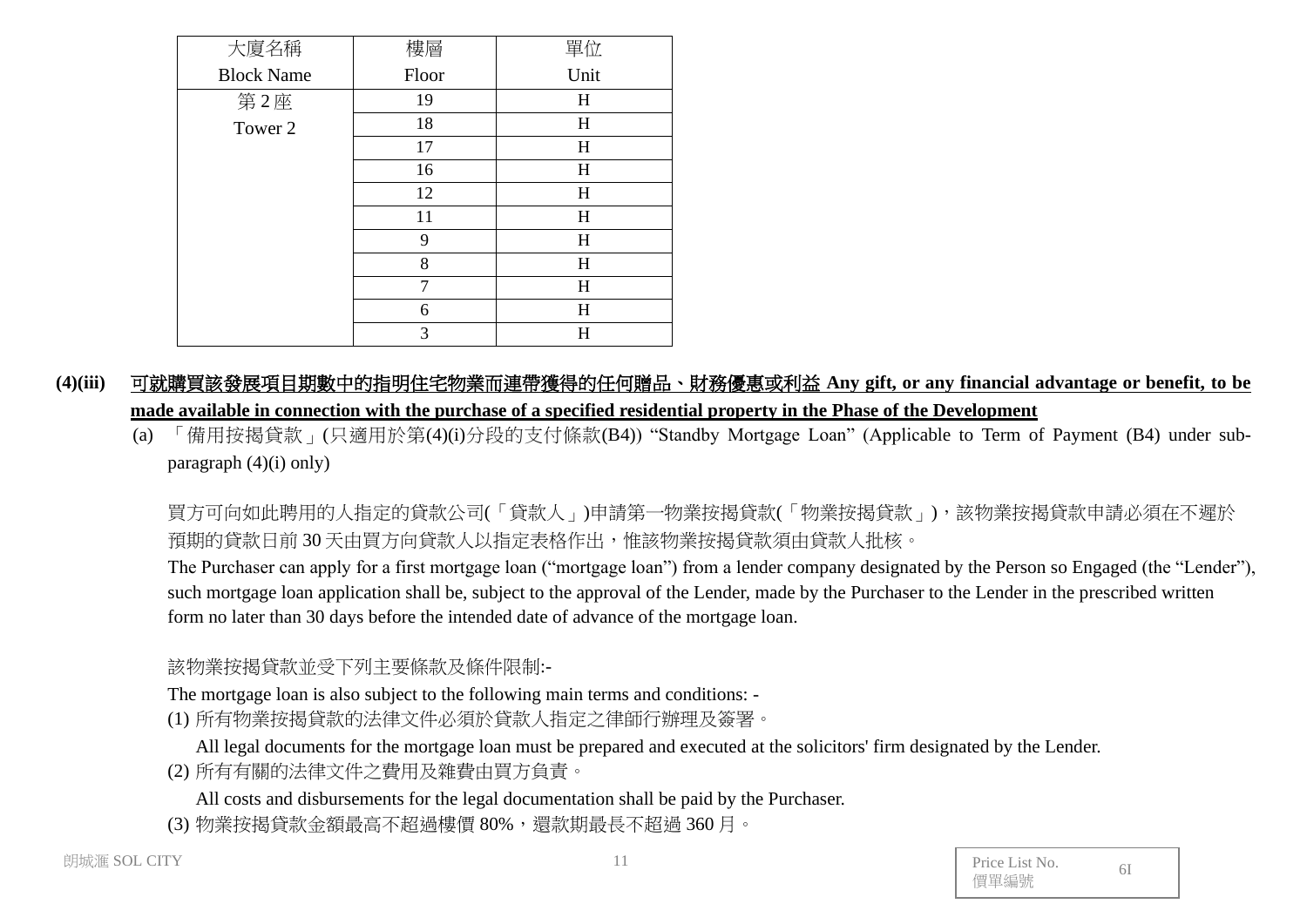The maximum amount of the mortgage loan shall not exceed 80% of the Purchase Price with a maximum re-payment period of 360 months.

(4) 物業按揭貸款及以下列方式計算的利息,按月償還: -

The mortgage loan together with interest to be calculated in the following manner shall be repaid by monthly instalments: -

- (a) 首 36 個月利息以香港上海滙豐銀行有限公司不時公佈之港元最優惠利率(「最優惠利率」)減 2.5%計算,按利率浮動而計算。 The interest for the first 36 months shall be calculated at a rate of 2.5% below the Hong Kong Dollar Best Lending Rate as quoted by The Hongkong and Shanghai Banking Corporation Limited from time to time (the "Best Lending Rate"), subject to the fluctuation of the interest rate.
- (b) 由第 37 個月起,利息以最優惠利率計算,按利率浮動而計算。

From the 37<sup>th</sup> month onwards, the interest shall be calculated at the Best Lending Rate, subject to the fluctuation of the interest rate.

(5) 任何物業按揭貸款之提前還款(全數或部份)買方將須支付以下列方法計算之提前還款費:-

Any early repayment (full or partial) of the mortgage loan shall be subject to the Purchaser's early prepayment fee which is calculated as follows:-

(a) 如在物業按揭貸款發放之日起計 36 個月內提前償還全數或部份餘下之物業按揭貸款、利息及其他於貸款文件下所欠付之款 項,買方不須支付提前還款費;

if an early repayment in full or in part of the outstanding amount of mortgage loan, interest and other payments due and owing under the loan documents is made within 36 months from the date of advance of the mortgage loan, no prepayment fee shall be payable;

(b) 如在前分段(a)時間以外提前全數或部份還款,買方須支付金額相當於提前還款額之 3 個月的利息(利率以最優惠利率,按利率 浮動而計算)作為提前還款費。

any full or partial prepayment other than the period mentioned in sub-clause (a) above will be subject to payment of an early repayment fee which is equivalent to three months' interest (to be calculated at the Best Lending Rate, subject to the fluctuation of the interest rate) on the sum early repaid.

(6) 買方須就申請物業按揭貸款支付予貸款人港幣 5,000 元作為不可退還的申請手續費。

The Purchaser shall pay to the Lender a sum of HK\$5,000 being the non-refundable application fee for the mortgage loan.

(7) 買方於決定申請物業按揭貸款前,敬請先向貸款人查詢有關詳情。以上所有主要條款及條件、優惠(如有)及物業按揭貸款批出與 否,貸款人有最終決定權。不論物業按揭貸款獲批與否,買方仍須完成購買該住宅物業及繳付該住宅物業的樓價全數。就物業按 揭貸款之批核,賣方及賣方代理並無給予,或視之為已給予,任何聲明或保證。賣方及賣方代理並沒有亦不會參與物業按揭貸款 之安排。買方不得就或有關物業按揭貸款的批核及/或不批核及/或任何物業按揭貸款相關事宜而向賣方及/或賣方代理提出任何申 索。

The Purchaser is advised to enquire with the Lender on details before deciding to apply for the mortgage loan. All the above main terms and conditions, offers (if any) and the approval or disapproval of the mortgage loan is subject to the final decision of the Lender. The Purchaser shall complete the purchase of the residential property and shall fully pay the purchase price of the residential property irrespective of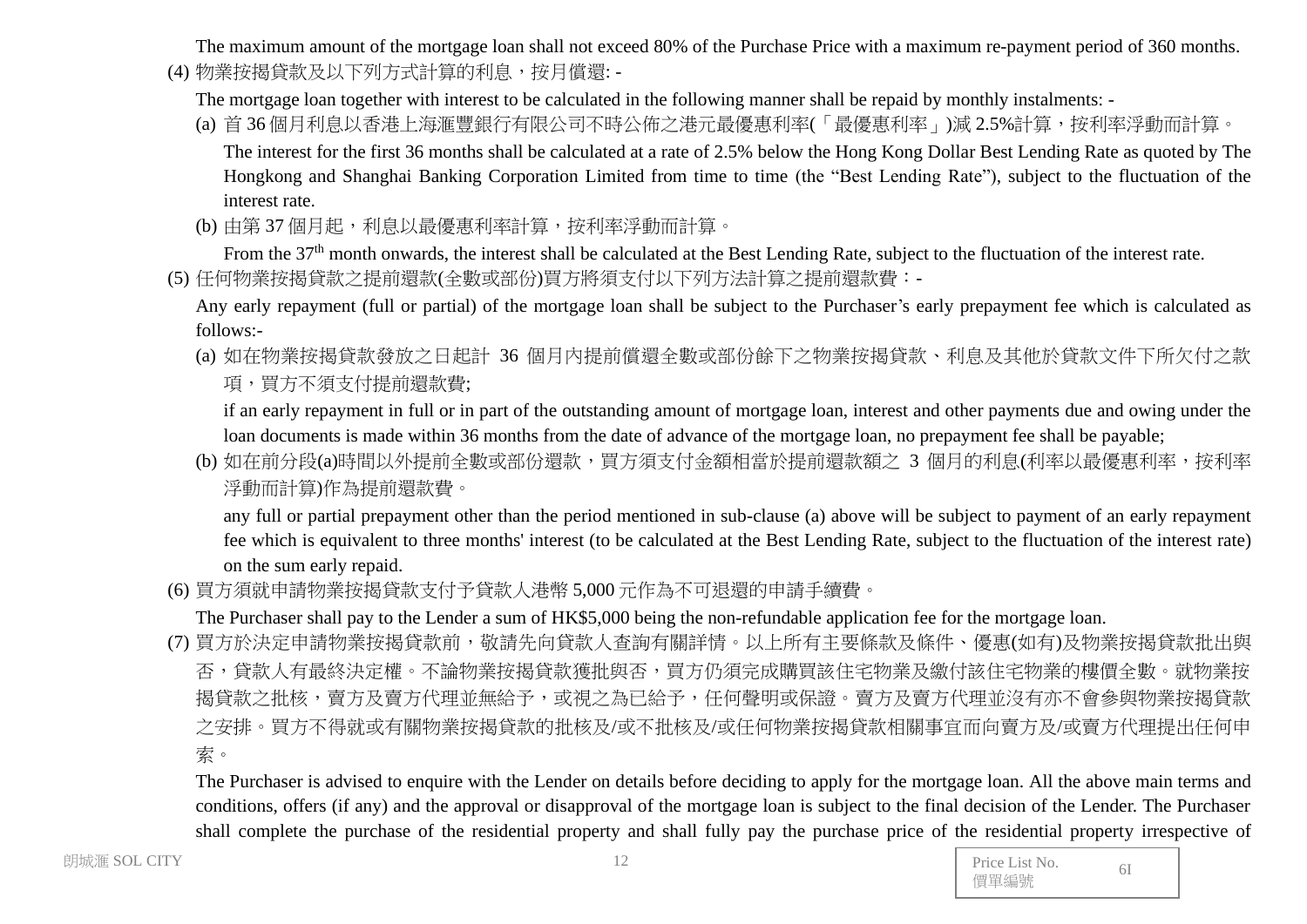whether the mortgage loan is approved or not. No representation or warranty is given, or shall be deemed to have been given by the Vendor and the Vendor's agent as to the approval of the mortgage loan. The Vendor and the Vendor's agent are not, and will not be, involved in the arrangements of the mortgage loan. The Purchaser shall have no claims whatsoever against the Vendor and/or the Vendor's agent as a result of or in connection with the approval and/or disapproval of the mortgage loan and/or any matters relating to the mortgage loan.

(8) 物業按揭貸款受貸款人不時所訂之其他條款及條件約束。

The mortgage loan is subject to other terms and conditions as may from time to time be stipulated by the Lender.

(9) 有關物業按揭貸款之批核與否及按揭條款及條件以貸款人之最終決定為準。

The terms and conditions and the approval of applications for the mortgage loan are subject to the final decision of the Lender.

(10)為免生疑問,賣方及賣方代理均與按揭貸款無關,並在任何情況下無須就按揭貸款對買方負責。擁有人在有關住宅物業的買賣合 約下的權益並不受影響。

For the avoidance of doubt, the Vendor and the Vendor's agent have nothing to do with the mortgage loan and shall in no event be liable to the Purchaser for anything arisen therefrom. The Owner's rights under the agreement for sale and purchase of the residential property shall not be affected.

# (b) 延長欠妥之處之保養優惠 Extended Defect Maintenance Offer

若指明住宅物業或裝置、裝修物料及設備(定義見該指明住宅物業之臨時買賣合約及買賣合約)有指明欠妥之處,而該欠妥之處並非由 買方行為或疏忽造成,在不損害指明住宅物業之臨時買賣合約及買賣合約的原則下,買方可於該發展項目期數的滿意紙或轉讓同意書 發出日期(以較早者為準)起計 24 個月內向如此聘用的人送達書面通知,要求如此聘用的人在合理的切實可行範圍內盡快自費作出補 救。如有任何爭議,如此聘用的人有最終決定權。惟此「延長欠妥之處之保養優惠」僅屬於有關買方,並僅供買方享用。此「延長欠 妥之處之保養優惠」不得轉讓,亦不可轉移,並受其他條款及條件約束。擁有人及賣方代理並沒有亦不會參與此「延長欠妥之處之保 養優惠」。買方不得就有關此「延長欠妥之處之保養優惠」而向擁有人及/或賣方代理提出任何申索。

Without prejudice to the preliminary agreement for sale and purchase and the agreement for sale and purchase in respect of the specified residential property, the Purchaser may serve a written notice to the Person so Engaged, within 24 months from the date of the certificate of compliance or consent to assign in respect of the Phase of the Development (whichever is the earlier), requiring the Person so Engaged at its own cost and as soon as reasonably practicable to remedy the specified defects to the specified residential property or the fittings, finishes and appliances (as mentioned in the preliminary agreement for sale and purchase and the agreement for sale and purchase) caused otherwise than by the act or neglect of the Purchaser. In case of any dispute, the decision of the Person so Engaged shall be final. However, this "Extended Defect Maintenance Offer" is personal to the Purchaser and is to be enjoyed by the Purchaser only. This "Extended Defect Maintenance Offer" is nonassignable, non-transferable and subject to other terms and conditions. The Owner and the Vendor's agent are not, and will not be, involved in this "Extended Defect Maintenance Offer". The Purchaser shall have no claims whatsoever against the Owner and/or the Vendor's agent in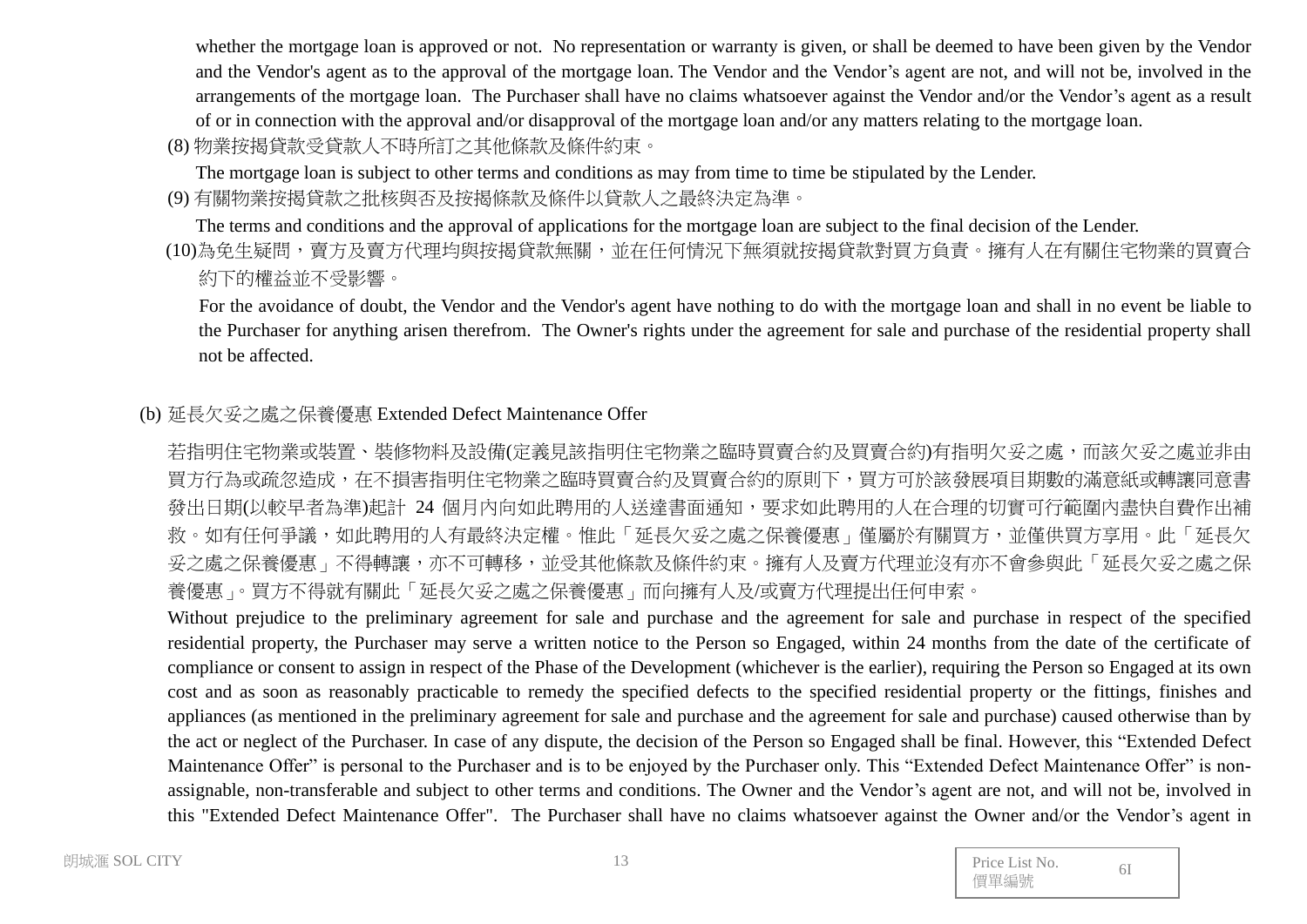relation to this "Extended Defect Maintenance Offer".

(c) 住宅停車位認購權 Option to purchase Residential Parking Space

購買本價單第二部分附有"\*"的住宅物業的買方同時可享有不可轉讓的認購發展項目期數內的一個住宅停車位的權利(「認購權」),而 賣方有完全及絕對酌情權決定住宅停車位的售價。買方須於賣方所設定之時限、方式及售價行使其認購權,否則其認購權將會自動失 效,而買方將被視作放棄其認購權,買方並不會為此獲得任何補償。賣方有完全及絕對酌情權決定買方行使認購權時可供購買的住宅 停車位及其銷售條款與細則並容後公布。此認購權僅屬於有關買方,並僅供該買方享用。

At the same time when a Purchaser purchases a residential property marked with "\*" in Part 2 of this Price List, the Purchaser shall have a nontransferable option to purchase ("option to purchase") one residential parking space in the Phase of the Development at the price to be determined by the Vendor at its sole and absolute discretion. The Purchaser is required to exercise his/her/its option to purchase one residential parking space within the time limit, in the manner and at the price as prescribed by the Vendor, failing which the option to purchase shall lapse automatically and be deemed to be waived by the Purchaser who shall not be entitled to any compensation therefor. The residential parking space(s) available for purchase at the time when the Purchaser exercises the option to purchase and the terms and conditions of sale thereof shall be solely determined by and at the absolute discretion of the Vendor and will be announced later. This option to purchase is personal to the Purchaser and is to be enjoyed by the Purchaser only.

(d) 「首 20 個月免息按揭貸款」(只適用於第(4)(i)分段的支付條款 (C4)) "First 20 months Interest- Free Mortgage Loan" (Applicable to Term of Payment (C4) under sub-paragraph (4)(i) only)

買方可向如此聘用的人指定的貸款公司(「貸款人」)申請第一物業按揭貸款(「物業按揭貸款」),該物業按揭貸款申請必須在不遲於 預期的貸款日前 30 天由買方向貸款人以指定表格作出,惟該物業按揭貸款須由貸款人批核。

The Purchaser can apply for a first mortgage loan ("mortgage loan") from a lender company designated by the Person so Engaged (the "Lender"), such mortgage loan application shall be, subject to the approval of the Lender, made by the Purchaser to the Lender in the prescribed written form no later than 30 days before the intended date of advance of the mortgage loan.

### 該物業按揭貸款並受下列主要條款及條件限制:-

The mortgage loan is also subject to the following main terms and conditions: -

(1) 所有物業按揭貸款的法律文件必須於貸款人指定之律師行辦理及簽署。

All legal documents for the mortgage loan must be prepared and executed at the solicitors' firm designated by the Lender.

(2) 所有有關的法律文件之費用及雜費由買方負責。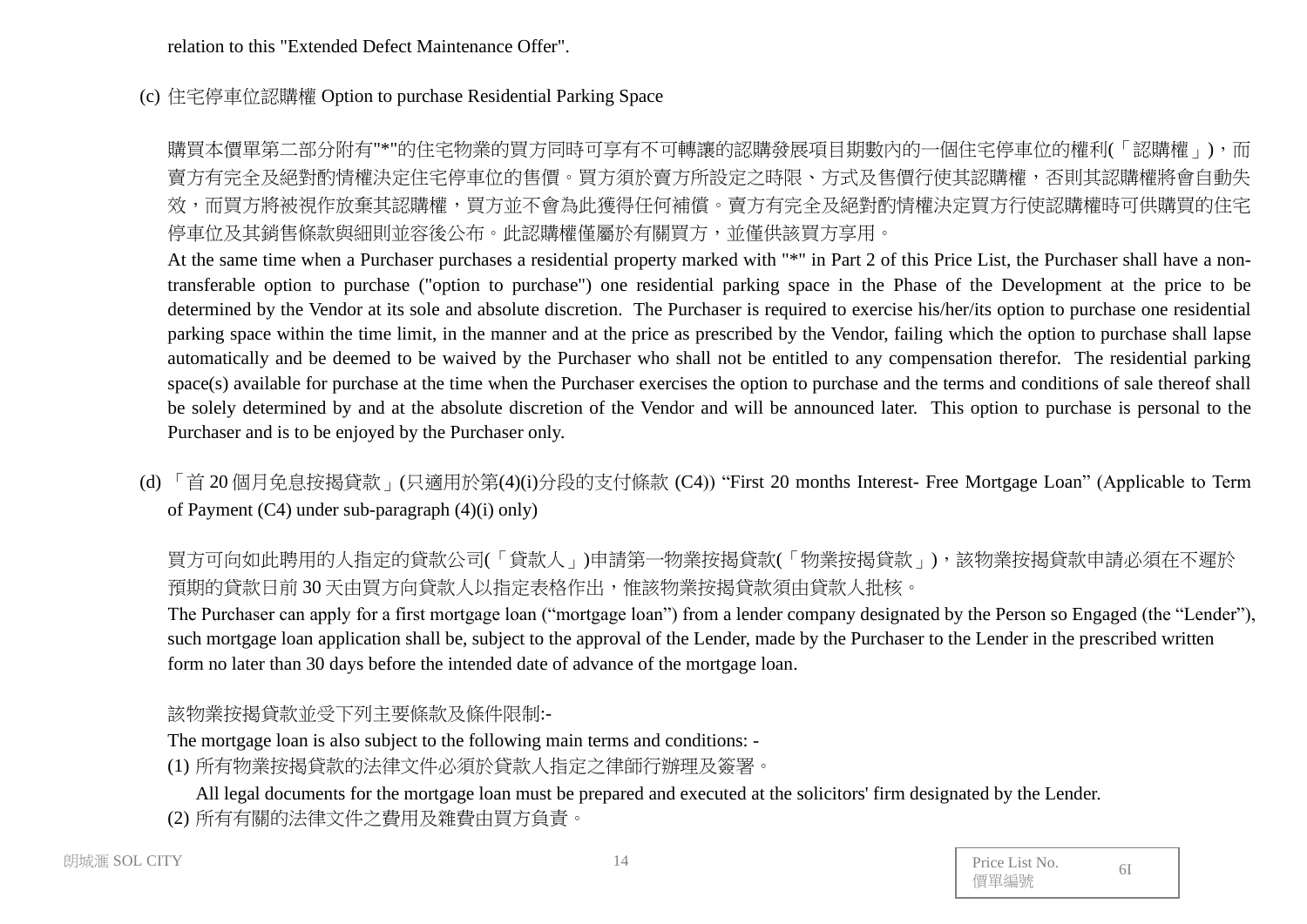All costs and disbursements for the legal documentation shall be paid by the Purchaser.

(3) 物業按揭貸款金額最高不超過樓價 80%,還款期最長不超過 360 月。

The maximum amount of the mortgage loan shall not exceed 80% of the Purchase Price with a maximum re-payment period of 360 months. (4) 物業按揭貸款以下列方式償還: -

The mortgage loan shall be repaid in the following manner: -

(a) 首 20 個月, 相等於樓價 6%的該部份物業按揭貸款可分 20 期每月免息供款償還(依按揭條款規定的脫期供款利息除外),每期償 還金額為樓價之 0.3%。

For the first 20 months, a portion of the mortgage loan equal to 6% of the Purchase Price shall be repaid by way of 20 equal monthly instalment at 0.3% of the Purchase Price each without interest (except default interest on outstanding arrears in accordance with the terms and conditions of the mortgage).

(b) 由第 21 個月起至第 56 個月,餘下的物業按揭貸款以每月連利息供款償還,利率以香港上海滙豐銀行有限公司不時公佈之港元 最優惠利率減 2.5%計算。由第 57 個月起,本金連利息之償還應以香港上海滙豐銀行有限公司不時公佈之港元最優惠利率計 算,按利率浮動而計算。

For the subsequent 21st month to 56th month, the remaining mortgage loan will be repaid by equal monthly instalment with interest calculated at a rate of 2.5% below the Hong Kong Dollar Best Lending Rate as quoted by The Hongkong and Shanghai Banking Corporation Limited from time to time. From the 57th month onwards, repayment of principal and interest shall be calculated at the Hong Kong Dollar Best Lending Rate as quoted by The Hongkong and Shanghai Banking Corporation Limited from time to time, subject to fluctuation of the interest rate.

(5) 任何物業按揭貸款之提前還款(全數或部份)買方將須支付以下列方法計算之提前還款費:-

Any early repayment (full or partial) of the mortgage loan shall be subject to the Purchaser's early prepayment fee which is calculated as follows:-

(a) 如在物業按揭貸款發放之日起計 56 個月內提前償還全數或部份餘下之物業按揭貸款、利息及其他於貸款文件下所欠付之款 項,買方不須支付提前還款費;

if an early repayment in full or in part of the outstanding amount of mortgage loan, interest and other payments due and owing under the loan documents is made within 56 months from the date of advance of the mortgage loan, no prepayment fee shall be payable;

(b) 如在前分段(a)時間以外提前全數或部份還款,買方須支付金額相當於提前還款額之 3 個月的利息(利率以最優惠利率,按利率 浮動而計算)作為提前還款費。

any full or partial prepayment other than the period mentioned in sub-clause (a) above will be subject to payment of an early repayment fee which is equivalent to three months' interest (to be calculated at the Best Lending Rate, subject to the fluctuation of the interest rate) on the sum early repaid.

(6) 買方須就申請物業按揭貸款支付予貸款人港幣 5,000 元作為不可退還的申請手續費。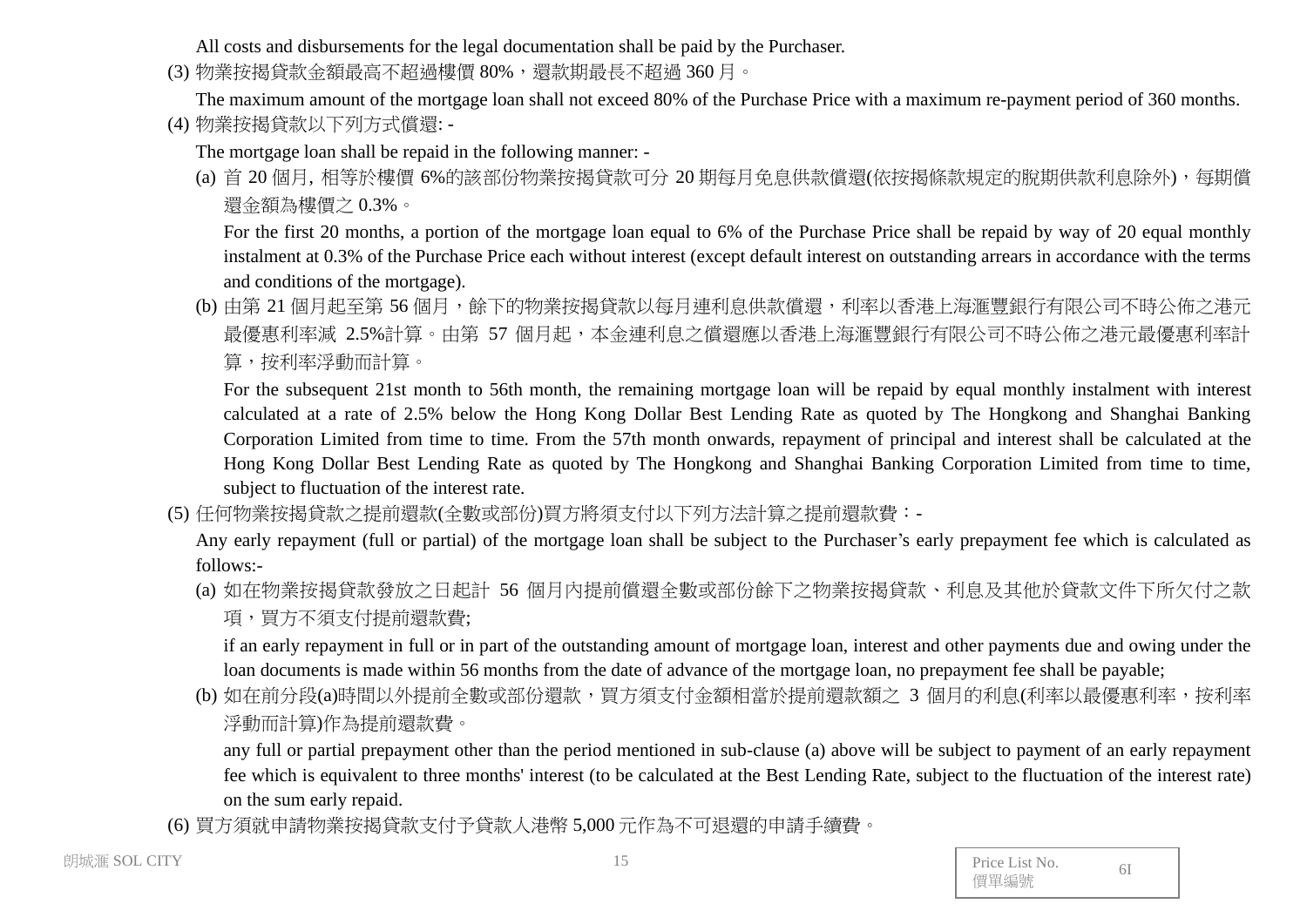#### The Purchaser shall pay to the Lender a sum of HK\$5,000 being the non-refundable application fee for the mortgage loan.

(7) 買方於決定申請物業按揭貸款前,敬請先向貸款人查詢有關詳情。以上所有主要條款及條件、優惠(如有)及物業按揭貸款批出與 否,貸款人有最終決定權。不論物業按揭貸款獲批與否,買方仍須完成購買該住宅物業及繳付該住宅物業的樓價全數。就物業按 揭貸款之批核,賣方及賣方代理並無給予,或視之為已給予,任何聲明或保證。賣方及賣方代理並沒有亦不會參與物業按揭貸款 之安排。買方不得就或有關物業按揭貸款的批核及/或不批核及/或任何物業按揭貸款相關事宜而向賣方及/或賣方代理提出任何申 索。

The Purchaser is advised to enquire with the Lender on details before deciding to apply for the mortgage loan. All the above main terms and conditions, offers (if any) and the approval or disapproval of the mortgage loan is subject to the final decision of the Lender. The Purchaser shall complete the purchase of the residential property and shall fully pay the purchase price of the residential property irrespective of whether the mortgage loan is approved or not. No representation or warranty is given, or shall be deemed to have been given by the Vendor and the Vendor's agent as to the approval of the mortgage loan. The Vendor and the Vendor's agent are not, and will not be, involved in the arrangements of the mortgage loan. The Purchaser shall have no claims whatsoever against the Vendor and/or the Vendor's agent as a result of or in connection with the approval and/or disapproval of the mortgage loan and/or any matters relating to the mortgage loan.

(8) 物業按揭貸款受貸款人不時所訂之其他條款及條件約束。

The mortgage loan is subject to other terms and conditions as may from time to time be stipulated by the Lender.

(9) 有關物業按揭貸款之批核與否及按揭條款及條件以貸款人之最終決定為準。

The terms and conditions and the approval of applications for the mortgage loan are subject to the final decision of the Lender.

(10)為免生疑問,賣方及賣方代理均與按揭貸款無關,並在任何情況下無須就按揭貸款對買方負責。擁有人在有關住宅物業的買賣合 約下的權益並不受影響。

For the avoidance of doubt, the Vendor and the Vendor's agent have nothing to do with the mortgage loan and shall in no event be liable to the Purchaser for anything arisen therefrom. The Owner's rights under the agreement for sale and purchase of the residential property shall not be affected.

# **(4)(iv)** 誰人負責支付買賣該發展項目期數中的指明住宅物業的有關律師費及印花稅 **Who is liable to pay the solicitors' fees and stamp duty in connection with the sale and purchase of a specified residential property in the Phase of the Development**

如買方選用賣方指定之代表律師處理所有有關購買住宅物業的一切法律文件,賣方同意為買方支付買賣合約及轉 讓契兩項法律文件之律師費用(不包括一切雜費及開支)。

If the Purchaser appoints the Vendor's solicitors to act on his / her / its behalf in respect of all legal documents for the purchase of the residential property, the Vendor agrees to bear the Purchaser's legal costs (excluding all disbursements and expenses) of the agreement for sale and purchase and the assignment.

- 如買方另聘代表律師作為買方之代表律師處理其購買事宜,買賣雙方須各自負責有關該買賣的法律文件之律師費用。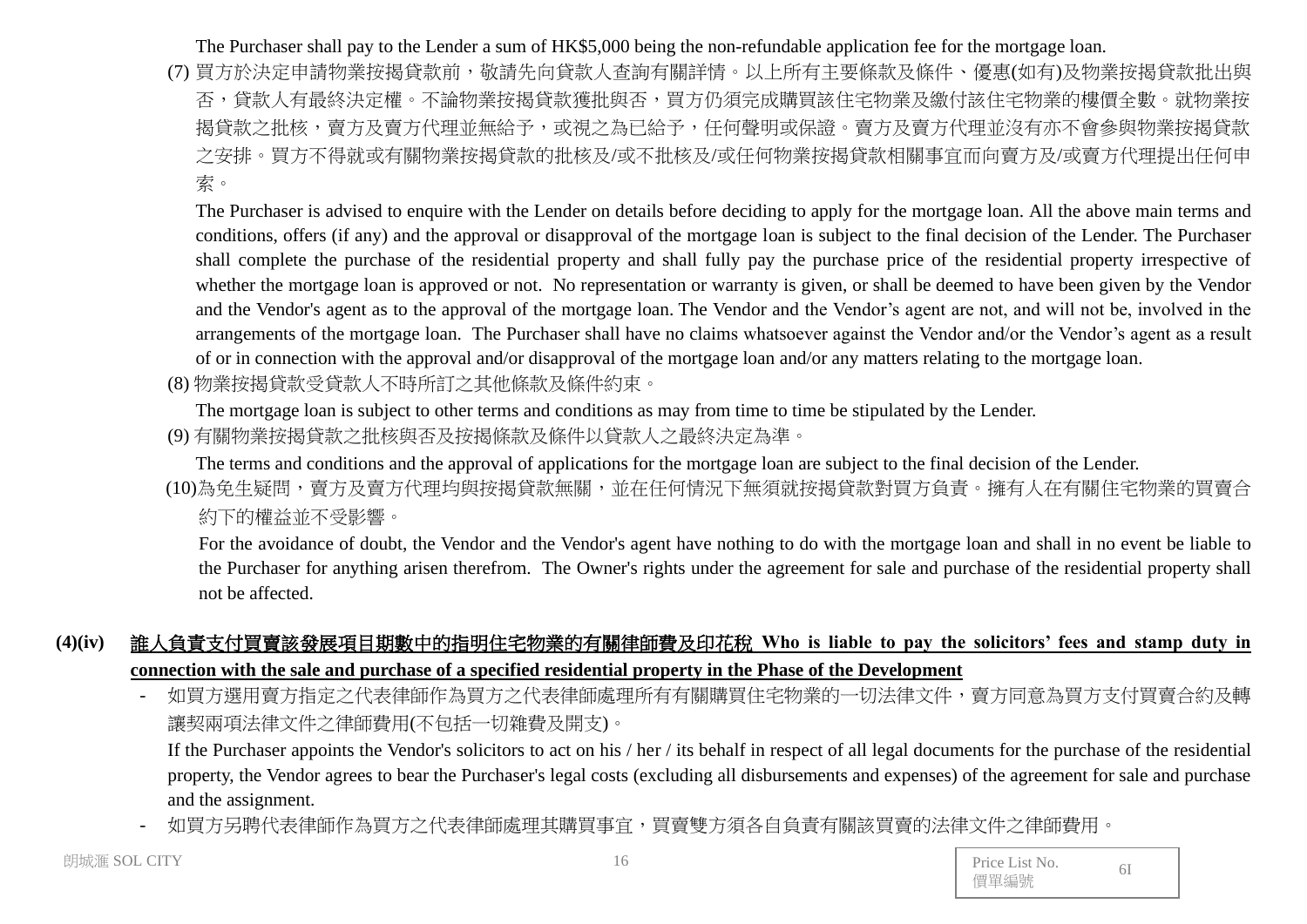If the Purchaser instructs his / her / its own solicitors to act for him / her / it in respect of the purchase, the Vendor and the Purchaser shall each pay his / her / its own legal fees in respect of the legal documents for the sale and purchase.

- 買方須支付所有有關臨時買賣合約、買賣合約及轉讓契之印花稅(包括但不限於根據《印花稅條例》(第 117 章)可予徵收的從價印花 稅、額外印花稅、買家印花稅、附加印花稅及任何與過期繳付任何印花稅有關的罰款、利息及附加費等)、登記費及其他雜費及支 出。

All stamp duty (including but not limited to the ad valorem stamp duty, special stamp duty, buyer's stamp duty and all additional stamp duty chargeable under the Stamp Duty Ordinance (Cap.117) and any penalty, interest and surcharge, etc. for late payment of any stamp duty), registration fee and other disbursements and charges on the preliminary agreement for sale and purchase, the agreement for sale and purchase and the assignment shall be borne by the Purchaser.

# **(4)(v)** 買方須為就買賣該發展項目期數中的指明住宅物業簽立任何文件而支付的費用 **Any charges that are payable by a purchaser for execution of any document in relation to the sale and purchase of a specified residential property in the Phase of the Development**

有關預備大廈公契及管理合約(「公契」)的費用及附於公契之圖則之費用的適當分攤、該指明住宅物業交易之業權文件認證副本之費用、 夾附於買賣合約及轉讓契之圖則的圖則費,及該指明住宅物業的補充合約(如有)、按揭(如有)及其他法律文件之法律費用及其他支出及雜 費,均由買方負責。

The Purchaser shall solely bear and pay the due proportion of the costs for the preparation of the Deed of Mutual Covenant and Management Agreement ("DMC") and the plans to be attached to the DMC, the costs for preparing certified copies of title deeds and documents of that specified residential property, the fees for plans to be annexed to the agreement for sale and purchase and the assignment, and all legal and other costs and disbursements in respect of any supplemental agreement (if any), mortgage (if any) and any other legal documents in respect of that specified residential property.

### 注意 Note:

於本第(4)段中 In this paragraph (4):-

(I) 「售價」是指在此價單上第二部份所指的住宅物業的售價;

"Price" means the price of the residential property as stated in Part 2 of this Price List;

(II) 「樓價」是指因應不同的支付條款及/或適用折扣(如有) 按售價計算得出的住宅物業的價格,即於臨時買賣合約中所訂明的住宅物業的實 際售價。

"Purchase Price" means the price of the residential property after applying the relevant Terms of Payment and/or applicable discount(s) (if any) on the Price, being the actual price for the residential property as stated in the preliminary agreement for sale and purchase.

(III) 「工作日」乃根據《一手住宅物業銷售條例》(第621章) 釋義,指並非以下日子的日子 –

(a) 公眾假日或星期六;或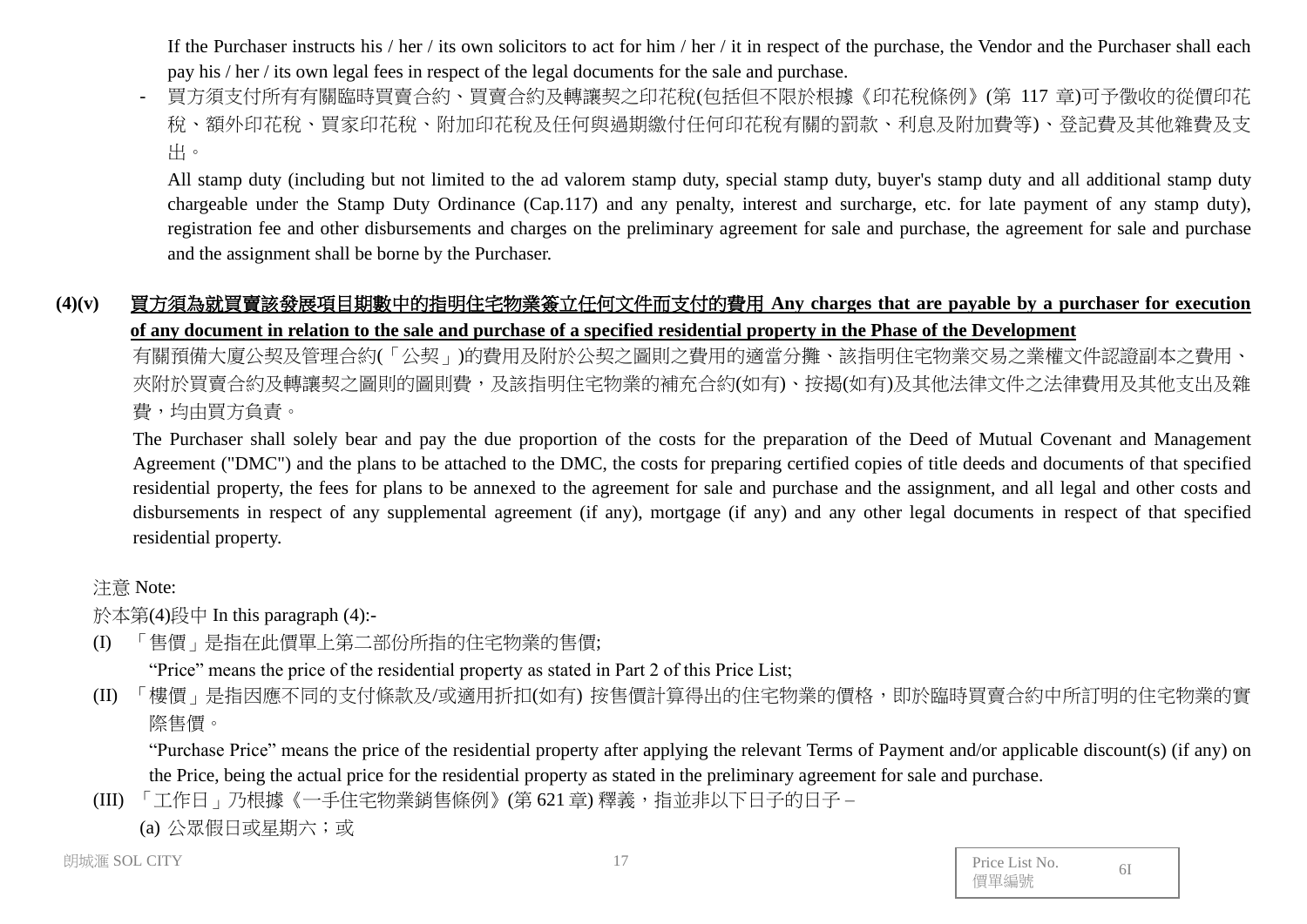(b) 《釋義及通則條例》(第 1 章)第 71(2)條所界定的黑色暴雨警告日或烈風警告日。

"working day" as defined under the Residential Properties (First-hand Sales) Ordinance (Cap.621) means a day that is not –

(a) A general holiday or a Saturday; or

(b) A black rainstorm warning day or a gale warning day as defined by section 71(2) of the Interpretation and General Clauses Ordinance (Cap. 1). (IV) 樓價向下捨入計至百位數。

The Purchase Price shall be rounded down to the nearest hundred dollars.

(V) 「擁有人」指朗屏南物業發展有限公司,即發展項目期數的法律上的擁有人或實益擁有人。

"Owner" means Long Ping South Property Development Limited (i.e., the legal or beneficial owner of the Phase of the Development).

(VI) 「如此聘用的人」指來富投資有限公司,即擁有人聘用以統籌和監管發展項目期數的設計、規劃、建造、裝置、完成及銷售的過程的人 士。

The "Person so Engaged" means Loi Fu Investment Company Limited (i.e., the person who is engaged by the Owner to co-ordinate and supervise the process of designing, planning, constructing, fitting out, completing and marketing the Phase of the Development).

(VII) 「賣方」是上述「擁有人」及「如此聘用的人」的統稱。

"Vendor" is the collective of the "Owner" and "Person so Engaged" mentioned above.

# (5) 賣方已委任地產代理在發展項目期數中的指明住宅物業的出售過程中行事:

The Vendor has appointed estate agents to act in the sale of any specified residential property in the Phase of the Development:

賣方委任的代理: Agent appointed by the Vendor: 華懋物業代理有限公司 Chinachem Real Estate Agency Limited

華懋物業代理有限公司委任的次代理:

Sub-agents appointed by Chinachem Real Estate Agency Limited:

中原地產代理有限公司 / 美聯物業代理有限公司 / 利嘉閣地產有限公司 / 香港置業(地產代理)有限公司 /

世紀 21 集團有限公司及旗下特許經營商 / 仲量聯行有限公司 / 云房網絡(香港)代理有限公司 /

香港(國際)地產商會有限公司 / 協誠置業有限公司 / 晉誠地產代理有限公司 / 祥益地產代理有限公司 /香港地產代理商總會有限公司/ 建富物業(工商舖)有限公司

Centaline Property Agency Limited / Midland Realty International Limited / Ricacorp Properties Limited /